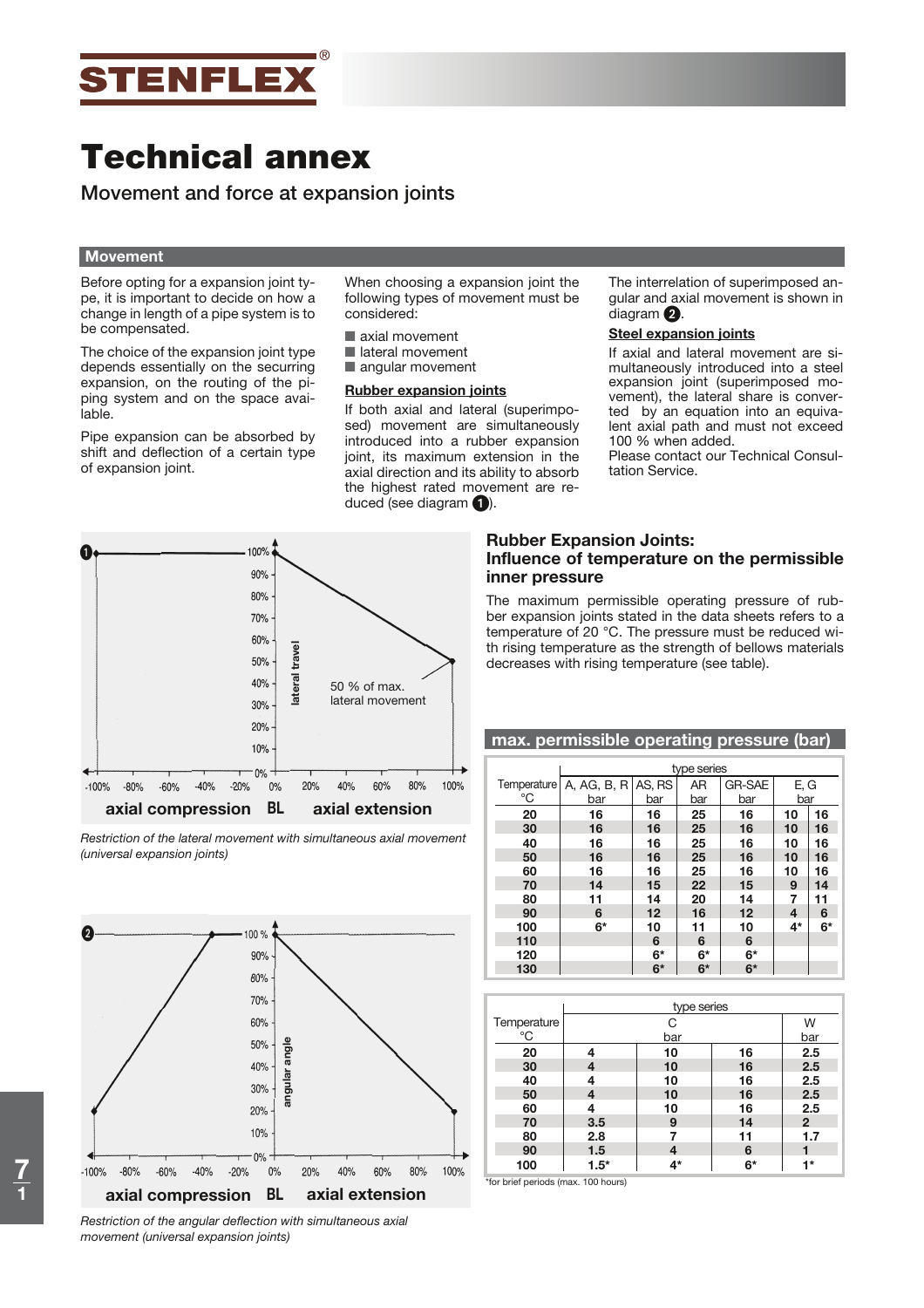#### **Force of axial expansion joints**

Axial compression force F<sub>D</sub> referred **to structural length (reaction force)** Axial compression force is the longitudinal force resulting from internal pressure.



- $F_D$  = axial compression force (N)<br>A = effective bellows cross secti
- = effective bellows cross sectional area (cm²) (see data sheet tables)
- $p =$  internal pressure (bar)

#### **Force of lateral expansion joints**

#### Lateral bellows moving force F<sub>latB</sub>

The lateral bellows moving force is the force required for the lateral movement of the bellows. It results from the stiffness of the bellows together with the movement.

$$
F_{latB} = c_{lat} \cdot \Delta_{lat}
$$

- $F_{\text{latB}}$  = lateral bellows moving force (N)
- $c<sub>lat</sub>$  = lateral bellows spring rate (N/mm)
- $\Delta_{\text{lat}}$  = lateral travel (mm)

#### **Total lateral moving force Flat**

STENFLEX® lateral expansion joints are equipped with tie rod restraints. The tie rods absorb axial compression force described for axial expansion joints. But this compression force

# **Moment of angular expansion joints**

### **Angular bellows moving moment MangB**

The angular bellows moving moment is the period required for the angular movement of the bellows. It results from the stiffness of the bellows together with the angular movement.

$$
M_{angB} = c_{ang} \cdot \Delta_{ang}
$$

 $M<sub>anqB</sub>$  = angular bellows moving moment (Nm)

- $c<sub>ana</sub>$  = angular bellows moving rate (Nm/degrees)
- $\Delta_{\text{ang}}$  = angular moving angle (degrees)

### **Axial bellows moving force Fax**

The axial bellows moving force is the force required for the axial movement of the bellows. It results from the stiffness of the bellows together with the movement.



- $c_{ax}$  = axial bellows moving rate (N/ mm)
- $\Delta_{ax}$  = axial travel (mm)<br>+ = sign for compres
- $=$  sign for compression
- = sign for extension

# **Axial bellows total force FaxB**

Addition of axial compression force and axial bellows moving force

- $F_{axB}$  = total axial force of the bellows (N)
- = compression force on pipe
- = tensile force on pipe

 $F_{axB} = F_D + F_{ax}$ 

generates friction force at the tie rod hinges which must be overcome with the lateral movement.

The moving force of lateral expansion joints is calculated as follows:



 $F_{lat} = F_{latB} + F_{fric}$ 

 $F_{lat}$  = total lateral moving force (N)  $F_{\text{fric}}$  = friction force from tie rod hinges (N)

The moving force, introduced into the lateral expansion joints, is not as high as in unrestrained axial or universal expansion joints, but is still transferred to the pipe and needs to be accounted for when rating the fixed points.

#### **Attention!**

Lateral expansion joints with tie rod restraints are not designed for axial adjusting movements. However, if axial adjusting movements are initiated, the tie rod restraints cannot compensate the compressive force and will be transferred to the fixed points of the piping instead.

# **Total angular moving moment M<sub>ang</sub>**

STENFLEX® angular expansion joints are equipped with angular hinges. The hinge restraints absorb axial compression force described for axial expansion joints. But this compression force generates friction force at the angular hinges which must be overcome with the angular movement. The moving moment of restrained angular expansion joints is calculated as follows:



$$
M_{ang} = M_{angB} + M_{fric}
$$

 $M<sub>ann</sub> = total angular moving$ moment (Nm)  $M_{\text{fric}}$  = friction moment in the hinges (Nm)

Effective bellows cross sectional areas, moving rates and friction force or moments are specific to the type or manufacture, and depend on operating conditions. Please inquire for further details.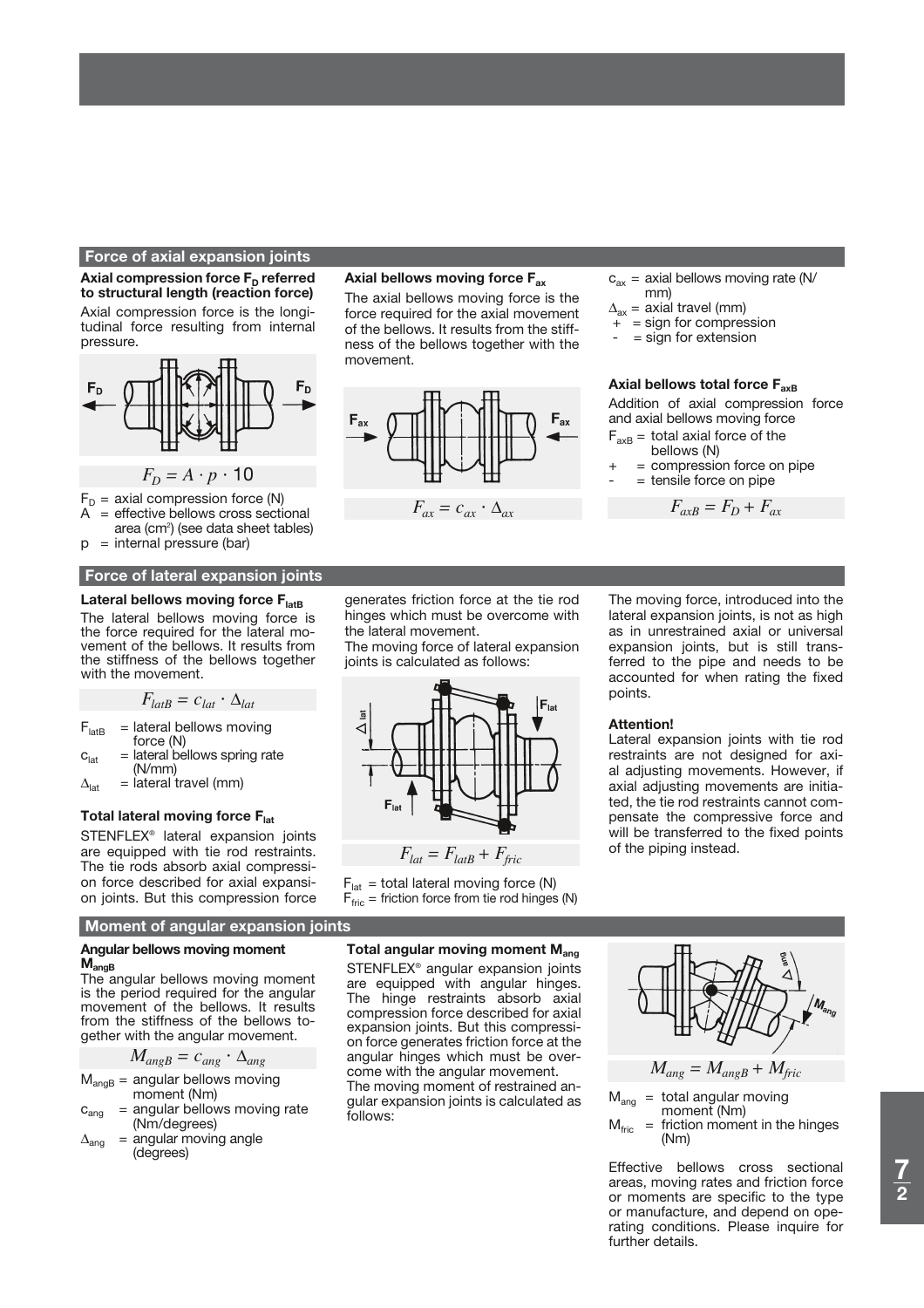

**Pipe fixed points for expansion joints and pipe connectors**

As a flexible pipe element, a expansion joint or pipe connector separates the rigid system and de-stabilizes the pipe if there are no fixed points. Positive internal pressure induces force into the pipe. Direction and degree of the force depend on the nominal diameter, pipe internal pressure, movement being absorbed and the pipe routing. A lack of fixed points will cause the pipe to shift. The flexible element would be stretched to its load limits and, eventually, this would cause the elastic connection to break.



#### *Lack of fixed points*

When rating fixed points, the following force must be taken into account:

- $F_D$  = axial compression force (from positive inner pressure in the pipe)
- $F_{axB}$  = total axial force of the expansion joint
- $F<sub>lat</sub>$  = total lateral moving force of the expansion joint
- $M<sub>ana</sub>$  = total angular moving moment of the expansion joint
- $F_{\text{fricFL}}$  = friction force at the guide bearings
- $=$  centrifugal force from pipe diversions (at high flow speeds)

In addition to the fixed points, functionally safe operation of expansion joints and pipe connections also requires flawless pipe routing.

Guide bearings prevent the pipe from buckling.



*Pipe guide bearing with rollers*

We differentiate between the following fixed points and guides:

- $HFP = \text{main fixed point}$ <br> $ZFP = \text{intermediate fixed}$
- $ZFP = intermediate fixed point$ <br> $KFP = knee fixed point$
- $=$  knee fixed point
- $FL = guide bearing (plain bearing)$

Pipes with unrestrained expansion joints or pipe connectors must be equipped with robust fixed points and guides. The main fixed points must absorb  $F_{axB}$  and  $F_{fricFL}$  force.

Special care must be given to correct rating and design of the fixed points. They must be robust enough to withstand negative effect on supports (e.g., on building wall, ceiling or steel structure), when pipe force is introduced.

Fixed points are also necessary for unpressurized operation where vibration must be compensated to relieve the pipe, or if several expansion joints or pipe connectors are fitted in a pipeline system.



*Fixed point design*

In an unstable pipe system, a expansion joint or pipe connector cannot perform its function; pipe force cannot be absorbed.



*Pendulum-type pipe suspensions are not fixed points*



*At pipe deflection points the main fixed points (HFP) and knee fixed points (KFP) absorb the full reaction force. The intermediate fixed points (ZFP) are practically relieved of pressure.*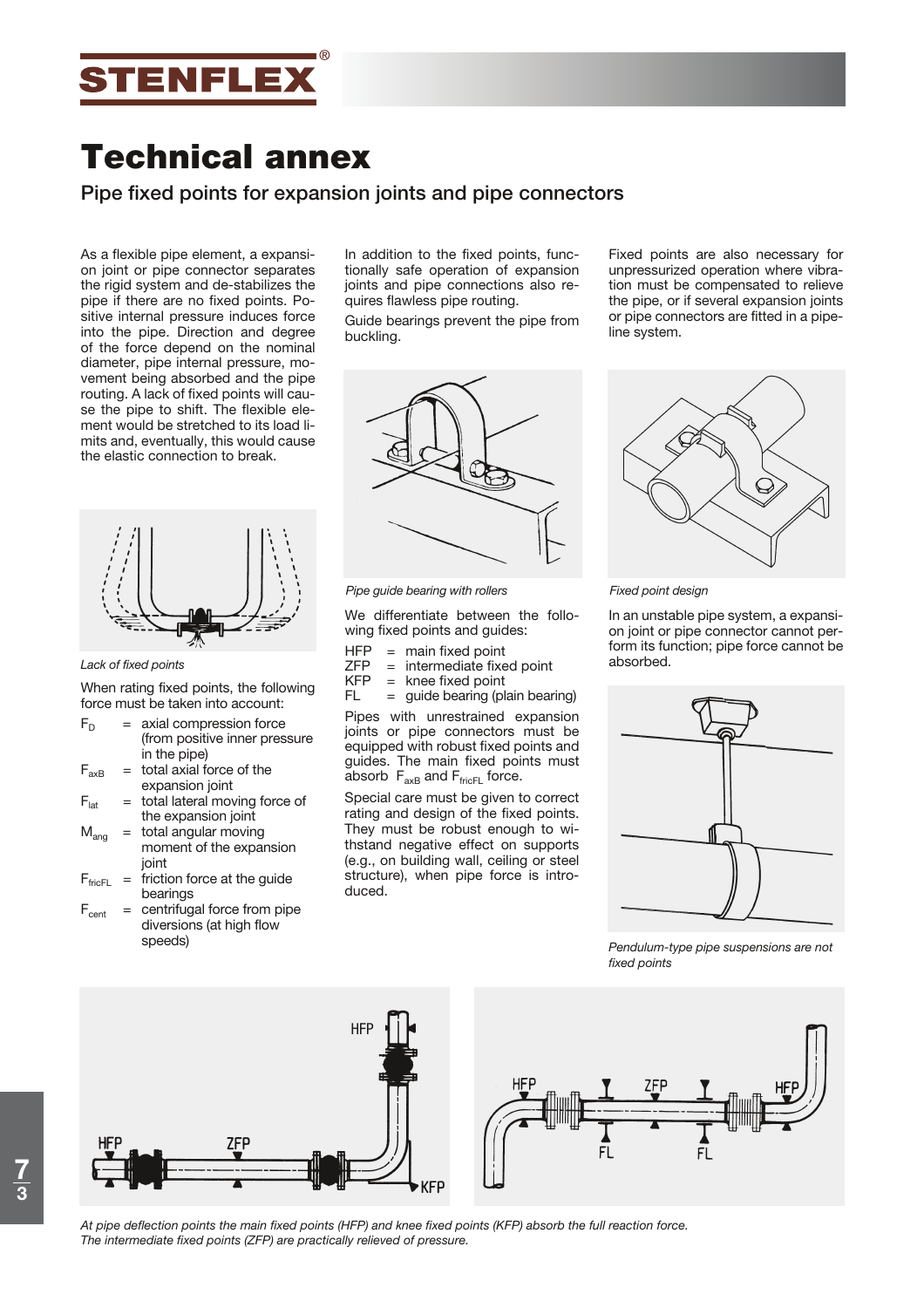# Arrangement of fixed points and guide bearings for axial expansion joints and pipe connectors



*Arrangement of a expansion joint between two guide bearings*



*Distance between guide bearings*

# **Arrangement of fixed points for lateral and angular**  $\blacksquare$  $\blacksquare$ **pensatoren expansion joints**

Pipes with lateral and angular expansion joints must also be equipped with fixed points, even though axial compression force FD is absorbed by the restraint.

Here only lateral moving force  $F_{lat}$ resp. angular moving moment  $M_{\text{ang}}$ needs to be absorbed.



As a rule only one compensation system may be placed between two fixed points. When several compensation systems are fitted into the pipe system, fixed points must be provided between them.

Hinged expansion joints have a given rotation axis around which they can revolve.

When arranging a expansion joint system, the correct position of the rotation axes must be considered.

*Compensation system with two angular expansion joints to compensate for large pipe movement. Pipeline with fixed points to absorb angular moving moment.*

- $L_1$  = distance between expansion joint/pipe connector and fixed point or distance between expansion joint/pipe connector and 1<sup>st</sup> guide bearing  $(L_1 \leq 3 \times DN)$
- $L_2$  = distance between 1<sup>st</sup> guide bearing and  $2^{nd}$  guide bearing ( $L<sub>2</sub>$  $= 0,5 \times L_3$
- $L_3$  = normal distance between 2 guide bearings

 $L_3$  must be seen in the context of the weight and nominal diameter of the pipe together with the positive inner pressure (for indicative values see diagram).

The pipe must be guided exactly through the bearing. Guide bearings must be placed on both sides of the expansion joint. A fixed point replaces a guide bearing. Internal guide sleeves are unsuitable as pipe guides.

### **Arrangement of fixed points at pumps**

Appliances such as pumps are de-coupled from the pipe system by expansion joints or pipe connectors. The pump housing is relieved of pressure and tension. The force is absorbed by correctly positioned pipe fixed points.



*Pump appliance in elastic mount, silenced pipe connection with rubber expansion joints.*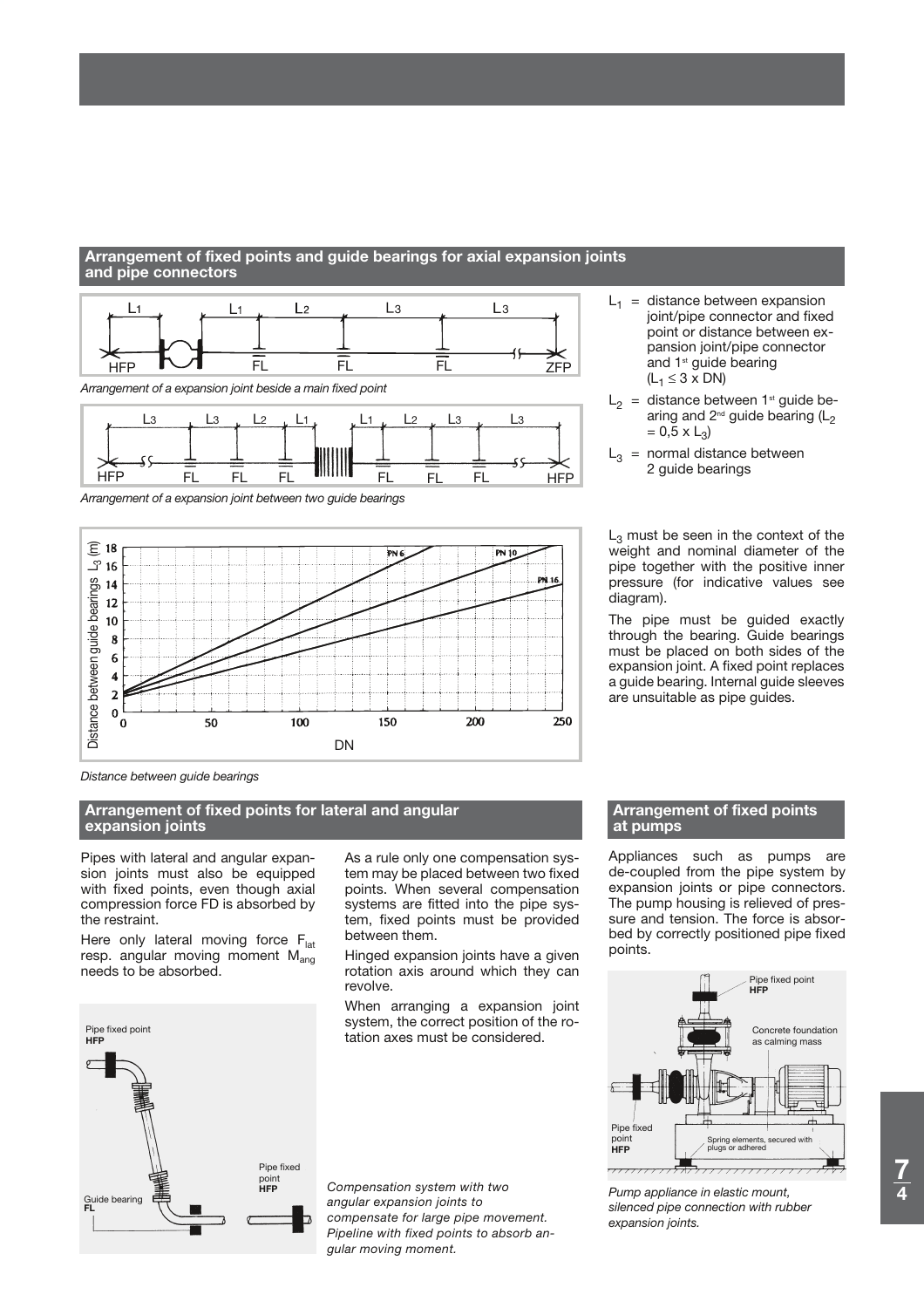

# **Reducing the sound level by rubber expansion joints**

# **Reducing the sound level, example expansion joint type AS**

# **Diagram 1**



# **Diagram 2**



# **Diagram 3**



### **Diagram 1 and 2**

Both diagrams show the degree of structure-borne and water-borne sound absorption, depending on operating pressure when using rubber expansion joints type AS.

The insulation values of this expansion joint differ scarcely from those with synthetic fibre reinforcement (e.g., type A).

Please note: The attained value 20 dBA corresponds to a damping efficiency of approx. 90 %.

### **Diagram 3**

Thanks to the special structure of the tie rod restraint (types AS-2, and AS-4), the sound absorption is almost the same as in unrestrained expansion joints.



Tie rod restraints are carried in rubber sockets for sound absorption up to DN 150 as a standard feature

outside in type AS-2

outside and inside in type AS-4.

The structure-borne sound which is carried through the tie rods is ideally interrupted by the rubber sockets.

Our studies are based on sound absorption requirements in accordance with DIN 4109.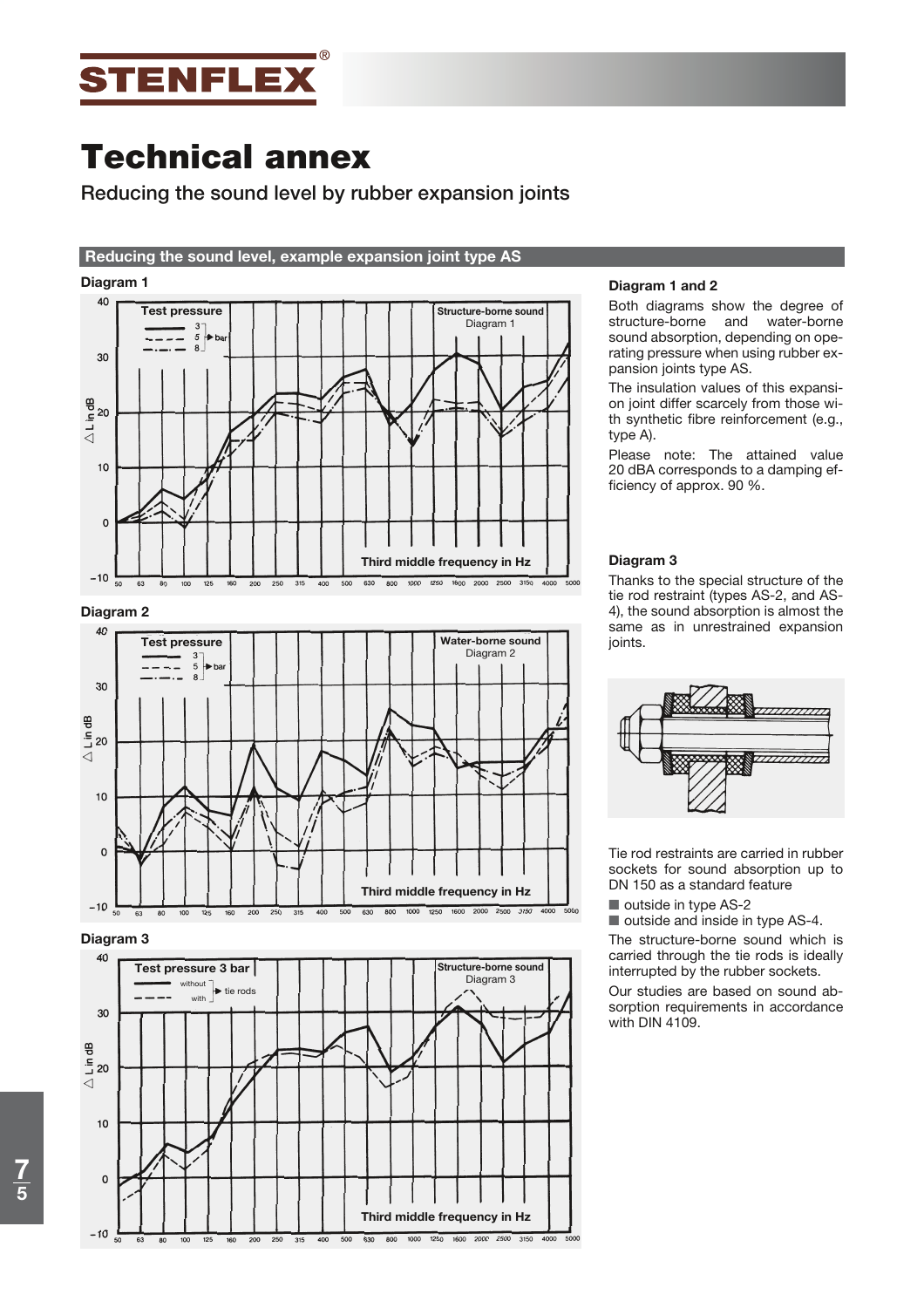

**Absorbing expansion by steel expansion joints**

# **Thermal expansion of pipes**

Pipe movement to be absorbed is calculated primarily from the thermal expansion caused by changes in temperature, with the change in length of the pipe being the dominant factor. Movement is calculated according to the following equation:

$$
\Delta L = L \cdot \alpha \cdot \Delta T
$$

- $\Delta L$  = change in length of the pipe (mm)
- $L =$  length of the pipe (mm)

$$
\alpha = length expansion coefficient
$$
  

$$
\frac{I}{K}
$$

 $\Delta T$  = change in temperature (K)

### **Absorption of expansion by not pre-tensioned expansion joints**

Standard STENFLEX<sup>®</sup> expansion joints are supplied in a neutral setting, i.e. the expansion joints can be moved in all directions  $(±$  axial, lateral and angular). The tolerable movement is stated in the corresponding data sheets for each nominal diameter. When using angular expansion joints, in double or triple joint systems, the overall system movement depends not only on the angular movement values of the expansion joint but also on the length of pipe section between the expansion joints.

The change in length, calculated this way, can be compensated for by axial, lateral and also angular means. The suitable expansion joint is selected, from the data sheets on the basis of the calculated change in length.

| Pipe material    | Length expansion coefficient $\alpha$ at<br>+20 $^{\circ}$ C (K) |
|------------------|------------------------------------------------------------------|
| 1.0038 (S235JR)  | $11.1 \cdot 10^{-6}$                                             |
| 1.0345 (P235GH)  | $11.9 \cdot 10^{-6}$                                             |
| 1.4541           | $16.0 \cdot 10^{-6}$                                             |
| 1.4404           | $16.5 \cdot 10^{-6}$                                             |
| Copper           | $16.8 \cdot 10^{-6}$                                             |
| <b>Aluminium</b> | $23.8 \cdot 10^{-6}$                                             |
| Polypropylene    | $110.0 \cdot 10^{-6}$                                            |

### **Absorption of expansion by pre-tensioned expansion joints**

A expansion joint can be pre-tensioned for change in length of the pipe in just one direction. This achieves effective utilisation of the total movement as stated in the data sheets. The installation length of a pre-tensioned steel expansion joint is calculated according to equation:

$$
EBL_t = BL + \frac{\Delta L}{2} - \Delta L \cdot \frac{t_e - t_{min}}{t_{max} - t_{min}}
$$

- $EBL_t =$  temperature depending on installation length of the pre-tensioned expansion joint (mm)
- $BL =$  installation length of the steel expansion joint (mm)
- $\Delta L$  = change in length of the pipe (mm)
- $t_{e}$  = temperature during installation (°C)
- $t_{min}$  = minimum temperature occurring in the pipe (°C)
- $t_{\text{max}}$  = maximum temperature occurring in the pipe (°C)

The expansion joints should, where possible, be mounted in a neutral setting and then pre-tensioned by moving the pipe section or by removing the length needed to install the expansion joint.

Axial steel expansion joints can be manufactured to be pre-tensioned. They are already pre-tensioned to EBL at the factory. When installation

is completed, the pre-tension securing elements (clamp) must be remo-

γed.<br>The absorption of expansion (Δ) of two-joint systems depends on the center distance (L) of the expansion joints and the maximum tolerable angle of deflection  $(\alpha)$ . It is calculated according to equation:

$$
L = \frac{\Delta/2}{\sin \alpha} \qquad \Delta/2 = L \cdot \sin \alpha
$$

The expanding pipe must have play corresponding to the radian measure in the guide bearing. This measure is calculated as follows:



*Installation at 50 % pre-tension*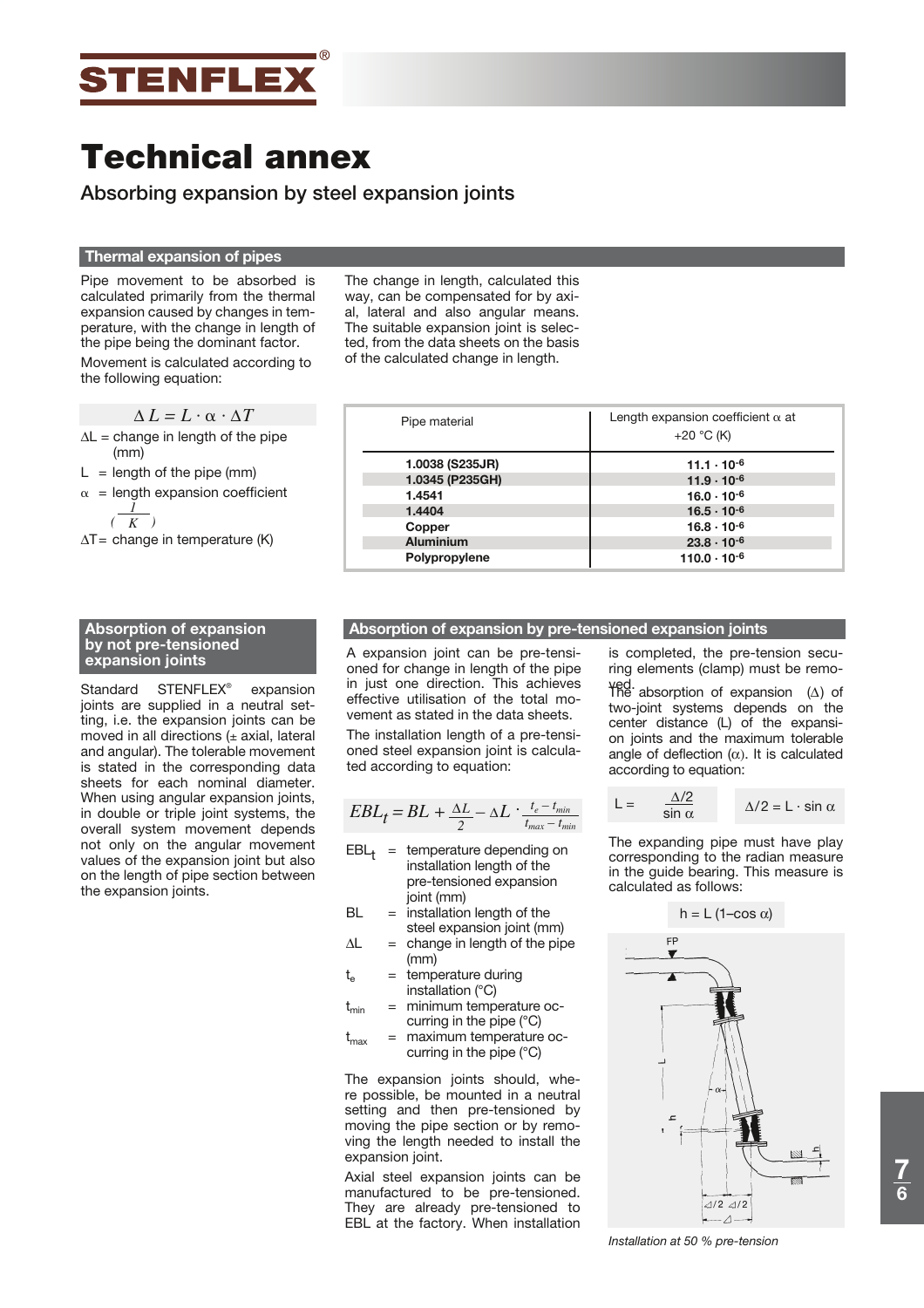

**Absorbing expansion by steel expansion joints**

#### **Absorbing expansion**

### **Operation conditioned diminution factors for steel expansion joints**

The table values stated in the data sheets refer to 1.4541 as bellows material at a temperature of +20 °C and 1000 load cycles.

Temperature, inner pressure, movement and load cycle of a expansion joint are all directly related. If

**Diagram 1**

operating conditions deviate from the above stated values, the diminution coefficients stated in the following diagrams can be used as indicative values.

The strength of the bellows materials decreases with increasing temperature, so that pressure and tolerable movement as stated in the data

sheets must be reduced as temperature increases.

Exact rating is only possible with corresponding calculating programs.



|           |     | <b>INTINGING OF ICHING QUILE ON</b><br>tolerable inner pressure |
|-----------|-----|-----------------------------------------------------------------|
|           |     |                                                                 |
|           |     | $P_{\text{tol}} = PN \cdot F_{\text{rel}}$                      |
|           |     |                                                                 |
| $P_{tol}$ |     | = max. tolerable pressure at<br>stated temperature              |
| PN        | $=$ | nominal pressure                                                |
| F,        | $=$ | factor for inner pressure<br>(from diagram 1)                   |

**Influence of temperature on** 

#### **Influence of temperature on tolerable movement**

$$
\Delta B_{\text{tol}} = \Delta B_{\text{tab}} \cdot F_{\text{t}}
$$

 $\Delta B_{\text{tol}}$  = max. tolerable movement of the expansion joint  $\Delta B_{\text{tab}}$  = movement absorption according to data sheets  $F_t$  = factor for movement at stated temperature (diagram 2)

**Influence of movement on tolerable number of load cycles**

$$
F_B = \frac{\Delta B \, act}{\Delta B \, tab}
$$

 $\Delta B_{\text{tah}}$  = tolerable movement from data sheets (see Diagram 3)

 $\Delta B_{\text{act}}$  = actual movement<br>  $F_{\text{B}}$  = factor for reduced = factor for reduced movement

 $F<sub>B</sub>$  can be used to calculate the tolerable number of load cycles. If the actual movement of the expansion joint is smaller than the tolerable movement, then the number of load cycles of the expansion joint increases.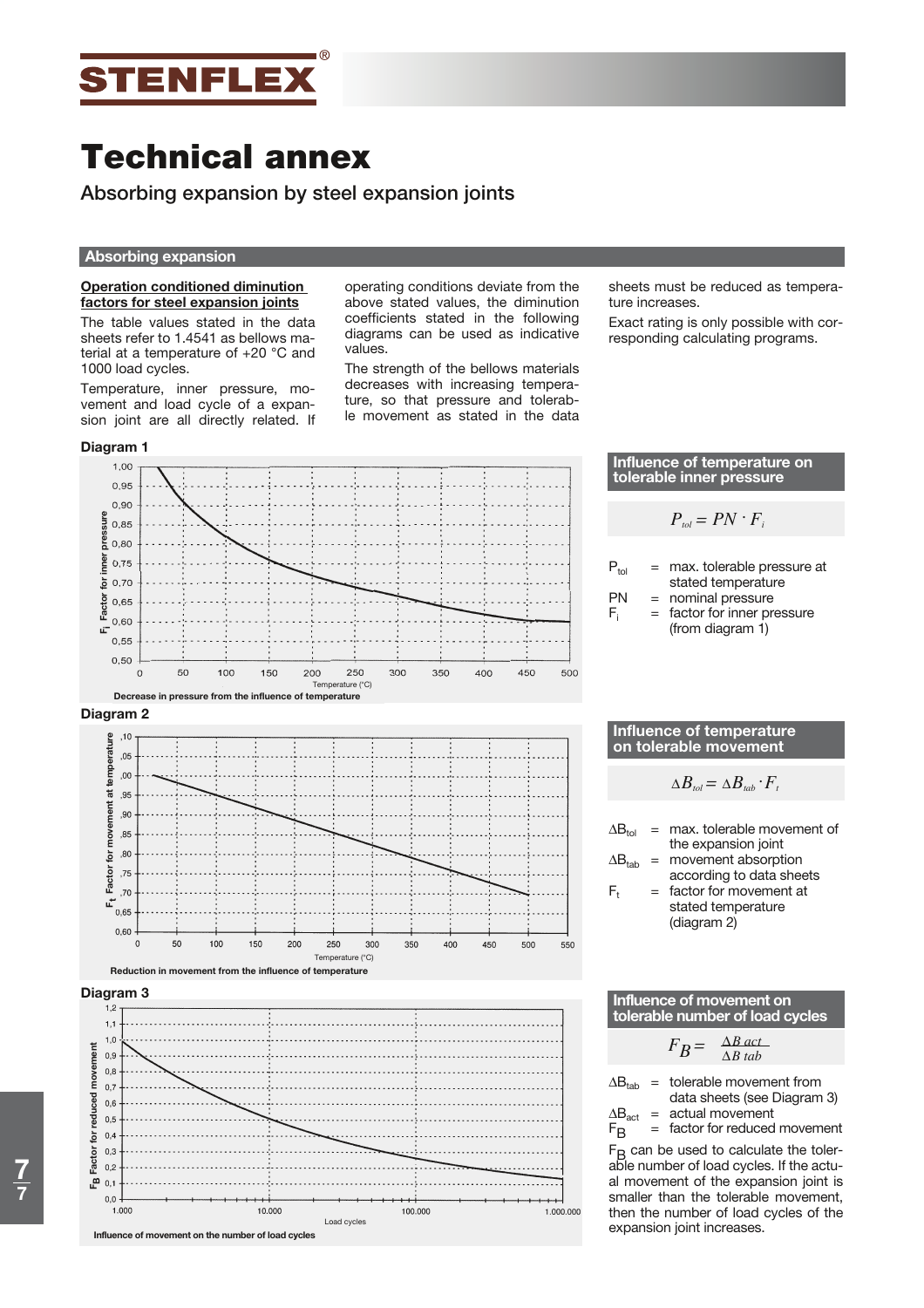

# **Installation and operating instructions for rubber expansion joints and pipe connectors**

STENFLEX® expansion joints and pipe connectors can only fulfil their function when installed and fitted correctly. The service life is affected not only by the operating conditions but above all by correct installation. Expansion joints and pipe connectors are not simple pipe elements but moving parts which require regular inspection.

Expansion joints and pipe connectors are individual components of a pipeline system manufactured by

STENFLEX® . STENFLEX® assumes no guarantee for imitation products or modifications to original products.

# **Installation**

- **The expansion joint or pipe connec**tor must be kept clean and dry. When stored out in the open, it must be protected from intense sunshine and weather.
- **Prior to installation, check the packa**ging and expansion joint or pipe connector for signs of damage. If any sign of damage whatsoever is detected the product must not be installed.
- Keep the expansion joint or pipe connector clear of any foreign matter e.g., dirt, insulation etc. on the inside and outside, and check again accordingly before and after installation.
- **Do not remove transport safeguards** and protective caps until immediately before installation.
- Expansion joints and pipe connectors must only be installed by authorized qualified personnel. Appropriate accident prevention regulations must be observed.
- **Do not throw, or jolt, the expansion** joint or pipe connector; protect from falling objects. Do not attach chains or cables directly to the bellows.
- Special seals are not required because the expansion joints and pipe connectors are self-sealing. The sealing faces of the flanges must be smooth and clean. Additional seals are not required; a seal only needs to be inserted when fitting internal guide sleeves.
- Insert rubber expansion joints with vacuum supporting rings for negative pressure operations.
- **The length of the installation gap shall** be equal to the installation length of the expansion joint.
- **The expansion joint shall preferably** be stressed by compression.
- Expansion joints are to be mounted according to  $\bigcirc$  i.e. the screw head always shall be positioned on the bellows' and the screw nut on the piping side. If this is not possible the screw length for  $\bullet$  must be selected so as not to damage the bellows. In the case of flanges with threaded holes, make sure that the screw length is flush with the flange as far as possible  $\bigcirc$ . The risk of damage from screws that are too long increases when the rubber bellows expands when operating under pressure  $\bigcirc$ .



*The sealing faces of the counter flange must be smooth and clean.*



*Spacer pieces or rotating flanges with welding stub must be used to level gaps.*



*Additional flat seals (65+5 Shore A) protect the rubber sealing face from sharp-edged pipe ends.*



*For full-faced rubber flanges, uniform full-circumference surface pressure is only possible with smooth mating flanges.*

**The inside of the pipeline as well** as the flange sealing areas must be coated with an effective corrosion protection for agressive media (e.g. sea water, acids, lyes etc.)





*Flanges with groove and tongue are not allowed.*



*Rotable flanges with short stub end are unsuitable: no uniform full-circumference surface pressure.*



*Sharp-edged pipe ends cut into the rubber sealing face.*



*Mating flanges with raised shoulder will squash the rubber flange, the press-on retaining flange warps – insufficient surface pressure.*

**During installation ensure that** the bores in the pipe flanges are aligned. If necessary, adjust rotable flanges at the expansion joint or pipe connector.

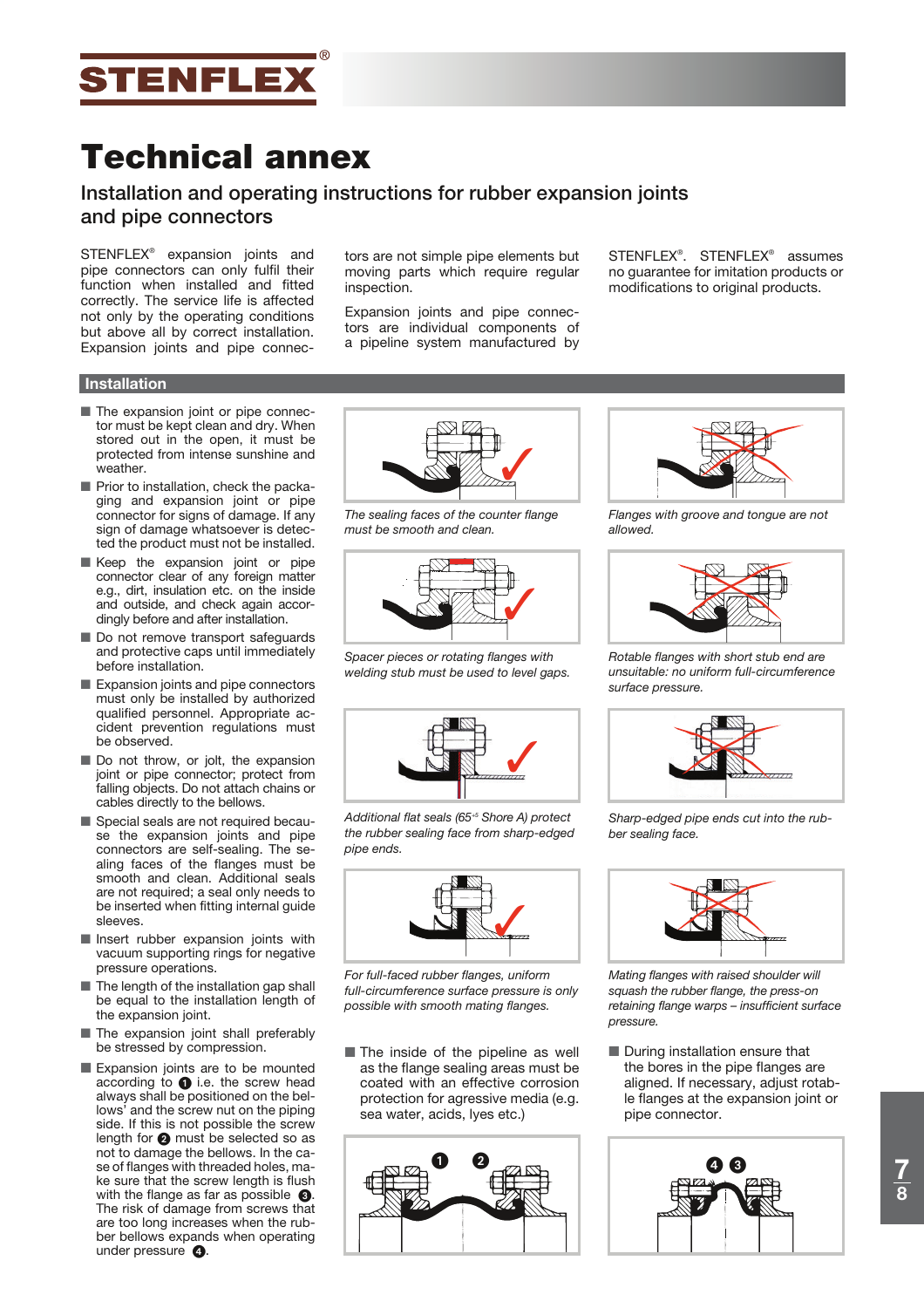

**Installation and operating instructions for rubber expansion joints and pipe connectors**

#### **Installation**

- Evenly tighten the flange screws crosswise. In order to avoid damages to the bellow caused by tools, keep the screw head with the key inside and turn the nuts outside. Retighten the screws after first commissioning.
- If is important to ensure that there is no torsion strain (twisting) on the expansion joint or pipe connector during assembly/dismantling and during operation. This applies in particular to types with threaded connection: hold these with a key at the hexagon.
- **Nen** electric welding is carried out on the pipe near the expansion joint or pipe connectors they must be bridged with earthing cables. Expansion joints and pipe connectors must always be protected from welding splashes and thermal load during welding work.
- Wherever possible install expansion joints or pipe connectors so

that they can be visually checked at regular internals for possible damage.

- **Cover expansion joints or pipe** connectors to prevent damage of any kind.
- **The installation of a guide sleeve** is required for flow with abrasive media and of high velocity as well as for possibly resulting reactions or turbulences by diverting the flow direction (e.g. behind pumps, valves, T-pieces, pipe bends). The flow direction needs to be observed for installation (arrow direction  $=$  flow direction).
- **Do not paint the bellows, do not** apply any insulation.
- **Do not remove the pre-tensioning** safeguards until after installation.
- **The pipes must be equipped with** adequately rated fixed points and pipe guides to absorb pipe force

(see chapter: 'Movement, force, pipe fixed points.') The operator is responsible for correct rating.

- **The fixed points of the pipe sys**tem must only be fastened after the expansion joint has been mounted (after flange screws have been tightened).
- In general the manufacturer does not conduct pressure tests according to Annex 1, section 3.22 of the pressure equipment directive PED 93/23/CE. This is the responsibility of the operator after installation in the pipe system ( $PT = 1.43 \times PS$ ).
- **The operator must provide the** necessary safety and monitoring devices for the pipe system (e.g., installation of temperature sensors, pressure reduction valves, measures to prevent pressure pulses and water hammers).

# **Initial commissioning**

- Expansion joints and pipe connectors with restraints have been adjusted to the structural length (BL) in the factory. The tie rods must be connected to the flanges with a positive connection after installation.
- **Only proceed with pressure and le**ak tests after the fixed points and guide bearings have been installed correctly. Otherwise the expansion joint will extend in length and become useless.
- **During operation at high tempera**tures the operator must take safety precautions to prevent injury to persons inadvertently touching hot surfaces.
- **To guarantee safe operation the ex**pansion joints and pipe connectors must only be operated within the permitted ranges of pressure, temperature and movement.

Consider table on page 7/1.

**The operator is responsible for** precautions that will prevent incorrect use of expansion joints or pipe connectors by ensuring that the staff have been instructed accordingly and are supervised adequately, and by providing safety equipment and operating instructions.

# **Nach der Montage/Während des Betriebes Use**

- **Before using the expansion joints** or pipe connectors check the media resistance (if in doubt, please inquire).
- **To avoid fire damage, expansion** joints and pipe connectors can be provided with additional flameproof covers.
- **The operating data as stated in** the data sheets, design drawings and on the nameplate are the application limits for use. STENFLEX® assumes no liability for damage caused by operation outside these limits. The operator is responsible for complying with these specifications (e.g. by using safety devices).

**Detailed installation, and operating instructions which also stipulate screw torques are enclosed with every expansion joint and pipe connector.**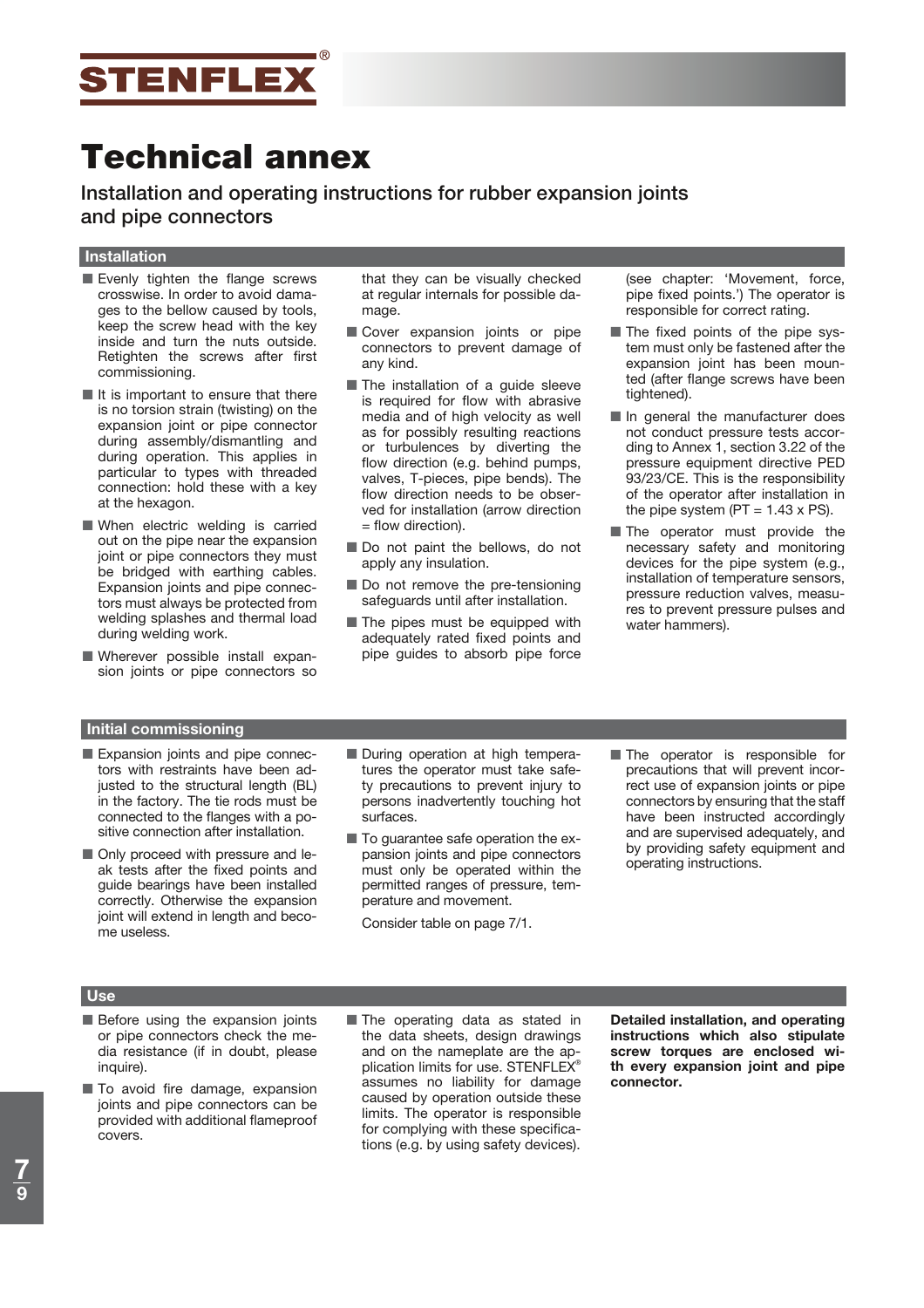### **Inspection and maintenance**

- **The operator must ensure that the** expansion joints and pipe connectors are freely accessible so that visual inspections can be carried out at regular intervals.
- **Check the expansion joints and** pipe connectors for flawless condition in accordance with valid standards. In the case of faults such as blistering, surface cracks or irregular deformation, please contact our Technical Consultation Service. Repairs are not permitted.
- **The Shore hardness of the flexib**le rubber elements in expansion joints and pipe connectors must be checked at regular intervals. If the hardness exceeds 83 Shore A, the element must be replaced, for safety reasons.
- Avoid using chemically aggressive media to clean the pipe system. The media and the corrosion resistance are to be observed.
- **The expansion joints and pipe** connectors can be cleaned with soap and warm water. Never use sharp or pointed objects such as wire brushes or sandpaper.

### **Kompetions for rubber expansion joints at pumps**

- **Connect the expansion joints or** pipe connectors as close to the pump flange as possible. Exception: a spacer pipe should be used where abrasive media are concerned.
- **Notal When using centrifugal pumps to** pump abrasive media, the expansion joints or pipe connectors must not be positioned directly on the pump fitting (suction/discharge side).

 Otherwise there is a risk that the expansion joints could be damaged by the high relative speeds caused by swirling and eddying at the pump connection.

 The spacing between the pump connection and the expansion joint or pipe connector must be 1 to 1.5 x DN.

In the case of negative pressure on the suction side, use a rubber expansion joint with vacuum supporting ring.

#### **Kompension Special instructions for pipe connectors**

■ Rubber-metal pipe connectors are intended as decoupling elements to prevent sound transmission and to dampen vibration only. They are not to be used to absorb low frequency oscillation, expansion, tension or to compensate misalignment in the pipeline.

# **Declaration of conformity**

STENFLEX<sup>®</sup> rubber-type expansion joints of the series A, AR, AS, AG, B, C, E, G, GR-SAE, R, RS and W have been subjected to the conformity assessment procedure and comply with the Pressure Equipment Directive 2014/68/EU.

Avoid operating pumps against completely or partially closed gate valves. Also avoid cavitation! This

can destroy the expansion joint or pipe connector in a very short time.



*Recommendation for arranging expansion joints at pumps (normal case)*



*Pumping media with abrasive solid particles (special case)*

**During installation use only the** screw lengths and washers as stated in the data sheets and attached installation instructions.

**The length of the gap in the pipe** system must equal that of the pipe connector. No tensile force must

Rubber expansion joints subject to the Pressure Equipment Directive are marked with the CE-sign and the tagnumber of the designated location.

be introduced into the rubber-metal pipe connector.

Install the rubber-metal pipe connector free of tension, do not subject to tension, torsion or bending. Do not use as a expansion iointl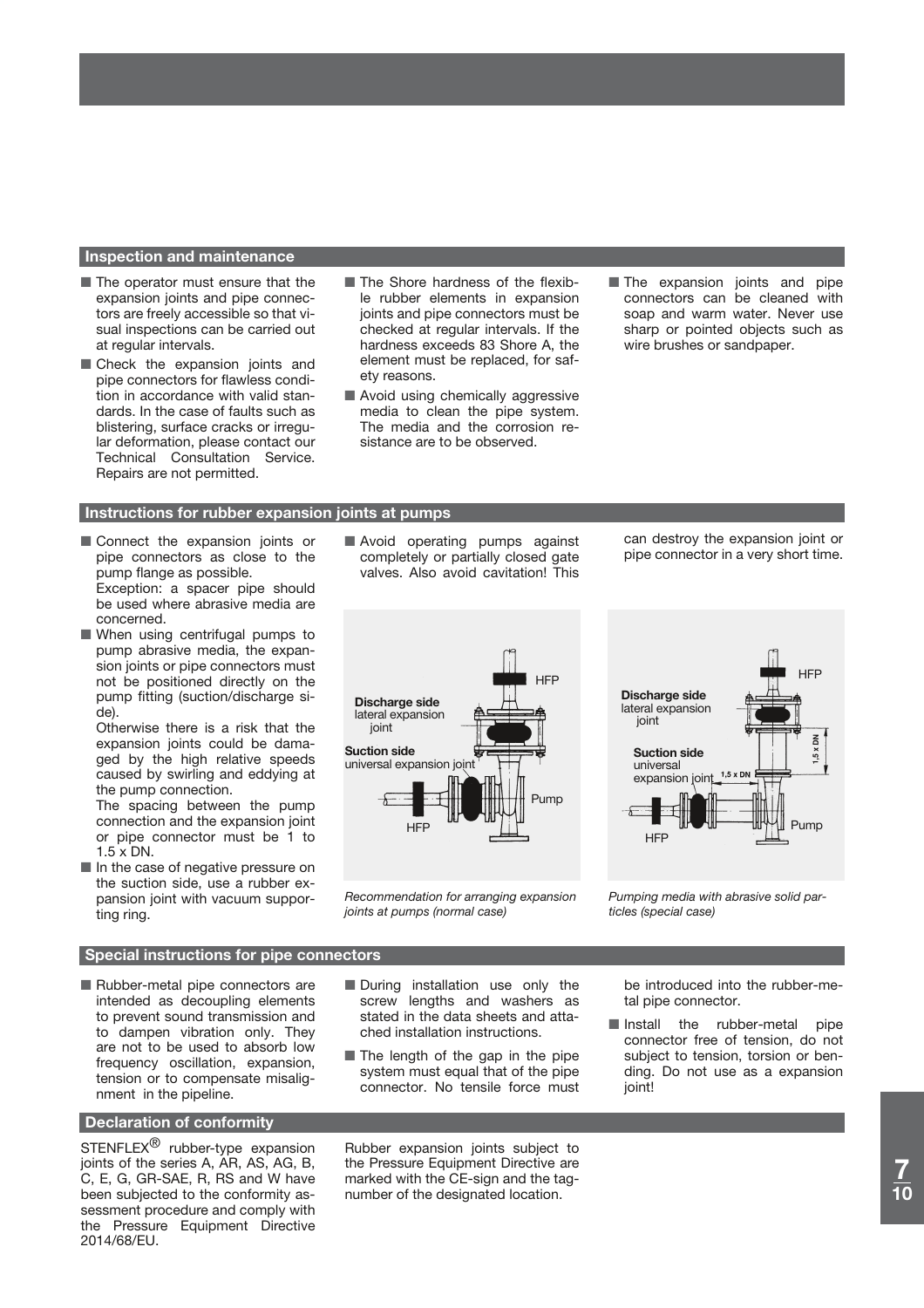

# **Installation and operating instructions for steel expansion joints**

STENFLEX® steel expansion joints can only fulfil their proper function when installed and fitted correctly. The service life is affected not only by the operating conditions but above all by correct installation. Expansion

joints are not simple pipe elements but moving parts which require regular inspection. STENFLEX® steel expansion joints are individual components of a pipe system.

STENFLEX® assumes no guarantee for imitation products or modifications to original products.

# **Installation**

- **The expansion joint must be kept** clean and dry.
- **Prior** to installation, check the packaging and expansion joint for signs of damage. The expansion joint must not be installed if you detect any signs of damage to the steel bellows whatsoever.
- Keep the expansion joint clear of foreign matter such as dirt, insulation etc., on the inside and outside, and check again before and after installation.
- **Do** not remove transport safeguards and protective covers until immediately before installation.
- Expansion joints must only be fitted by authorized qualified staff. Appropriate accident prevention regulations must be observed.
- Do not throw, or jolt, the expansion joint; protect from falling objects. Do not fit chains, or cables, directly to the bellows.
- **The sealing faces of the flanges** must be smooth and clean.
- **The length of the gap in the struc**ture, should equal the structural length of the expansion joint.
- **During installation ensure that** the bores of the pipe flanges are aligned. If necessary, adjust rotable flanges at the expansion joint.
- Evenly tighten the flange screws crosswise. In order to avoid damages to the bellow caused by tools, keep the screw head with the key inside and turn the nuts outside. Retighten the screws after first commissioning.
- If is important to ensure that there is no torsion strain (twisting) on the expansion joint during assembly/ dismantling and during operation. This applies in particular to types with threaded connection: hold these with a key at the hexagon.
- **Nominal When electric welding is carried** out on a segment of pipe near the expansion joint it must be bridged with earthing cables. Expansion joints must always be protected from welding splashes and thermal load during welding work.
- **Nimen** welding steel expansion joints into the pipeline, only use certified materials and welding procedures.
- No welding is allowed on the bellows (this includes ignition points).
- **The installation of a guide sleeve** is required for flow with abrasive media and of high velocity as well as for possibly resulting reactions or turbulences by diverting the flow direction (e.g. behind pumps, valves, T-pieces, pipe bends). The

flow direction needs to be observed for installation (arrow direction = flow direction).

- **DVGW-tested expansion joints** must only be installed with the enclosed DVGW-tested seals.
- As far as possible, install expansion joints so that they can be visually checked at regular intervals for possible damage.
- **Do not apply paint or insulation to** the bellows.
- **Do not remove the pre-tension sa**feguards until installation has been completed.
- **The pipes must be provided with** adequately rated fixed points and pipe guides that absorb pipe force. The operator is responsible for correct rating.
- **The fixed points of the pipe sys**tem must only be fastened after the expansion joint has been mounted (after flange screws have been tightened).
- **The operator must provide the** necessary safety and monitoring devices for the pipe system (e.g., temperature sensors, pressure control valves, measures to avoid pressure pulses and water hammers, etc.).

### **Initial commissioning**

- Expansion joints with restraints (lateral and angular expansion joints) have been adjusted to the structural length (BL) at the factory. The tie rods must be connected to the flanges with a positive connection after installation.
- **Only proceed with pressure and le**ak tests after the fixed points and guide bearings have been installed correctly. Otherwise the expansion joint will extend in length and become useless.
- Do not exceed the permitted test pressure.
- **During operation at high tempera**tures the operator must take safety precautions to prevent injury to persons inadvartently touching hot surfaces.
- **To guarantee safe operation the ex**pansion joints must only be operated within the permitted pressure, temperature and movement limits.
- **The operator is responsible for** precautions that prevent incorrect use of expansion joints by ensuring that staff have been instructed accordingly and are supervised adequately, and by providing safety equipment and operating instructions.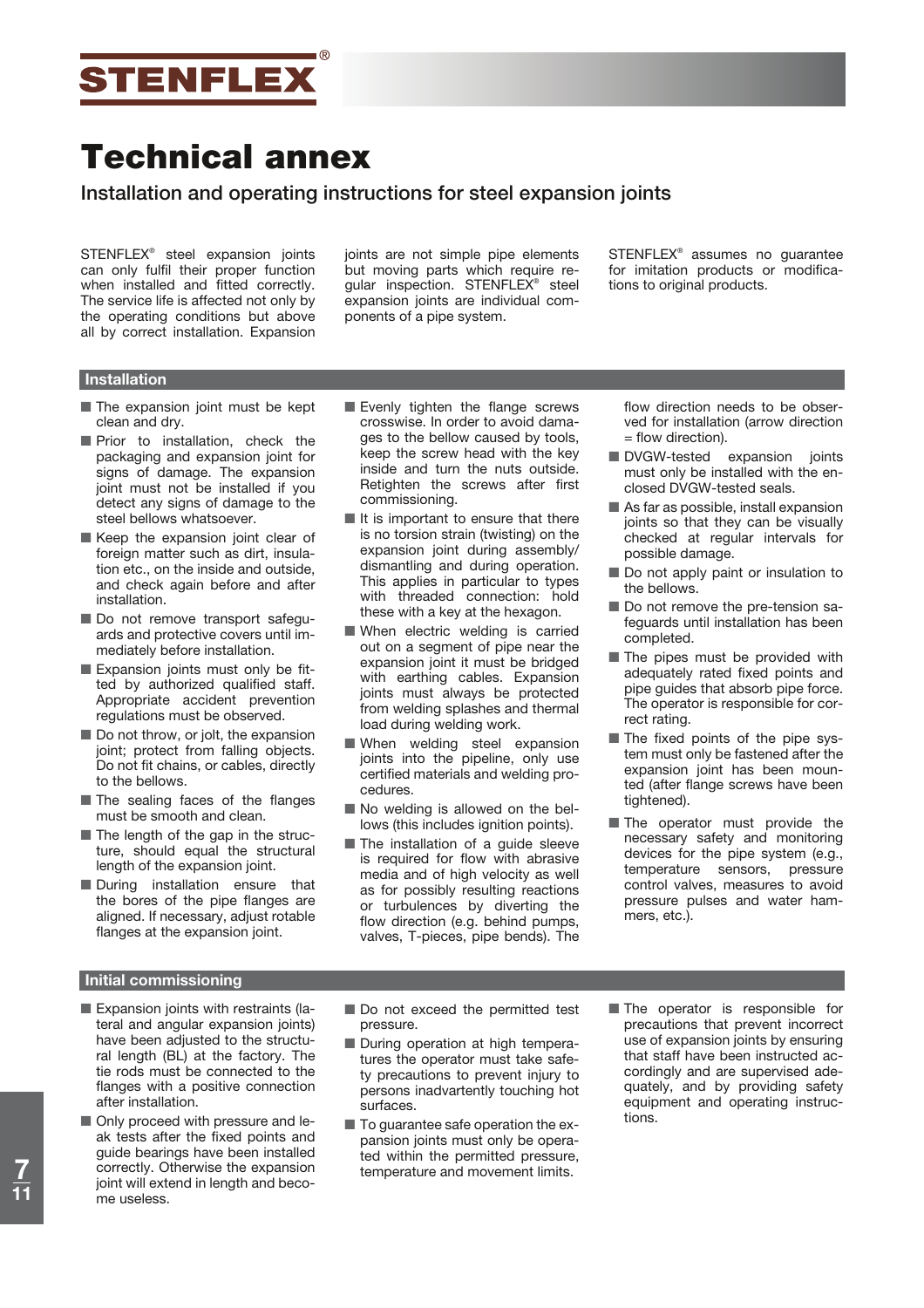### **Use**

- **Before using the expansion joints** take note of their media resistance (If in doubt please inquire).
- **The operating data as stated in the** data sheets or design drawings and on the name plate, are the limits of

application for use. STENFLEX® assumes no liability for damage caused by operation outside these limits. The operator is responsible to comply with these specifications.

**Each expansion joint is supplied with detailed installation and operating instructions.**

### **Inspection and maintenance**

- **The operator must ensure that the** expansion joints are freely accessible so that visual inspections can be carried out at regular intervals.
- Avoid using aggressive chemicals to clean the pipe system. Please observe the resistance to media.
- **Check the expansion joints for fla**wless condition according to valid standards. In the case of damage such as scratches, surface cracks

or irregular deformation, please contact our Technical Consultation Service. Repairs to the expansion joints are not permitted.

#### **Instructions for steel expansion joints at pumps**

- **Connect the expansion joints as** close to the pump flange as possible.
- When using centrifugal pumps for pumping abrasive media, the expansion joints must not be positioned immediately on the pump fitting (suction/discharge side).

 Otherwise the expansion joints risk being damaged by the high relative speeds caused by swirling and eddying at the pump connection.

 The spacing between the pump connection and the expansion joint must be 1 to 1.5 x DN.

Avoid operating pumps against completely or partially closed gate valves. Also avoid cavitation as this



*Recommendation for arranging expansion joints at pumps (normal case)*

can destroy the expansion joint in a very short time.



*Pumping media with abrasive solid particles (special case)*

#### **Declaration of Conformity to Pressure Equipment 2014/68/EU, Annex IV**

We, the STENFLEX® Rudolf Stender GmbH company, declare with sole responsibility that the steel compensators to which this declaration refers conform to Directive 2014/68/EU for

pressure equipment (as pressureretaining equipment components) and meet the requirements of module H/H1 in accordance with the conformity assessment procedure.

The steel compensators that are subject to the Pressure Equipment Directive carry the CE mark and the identification number of the notified body.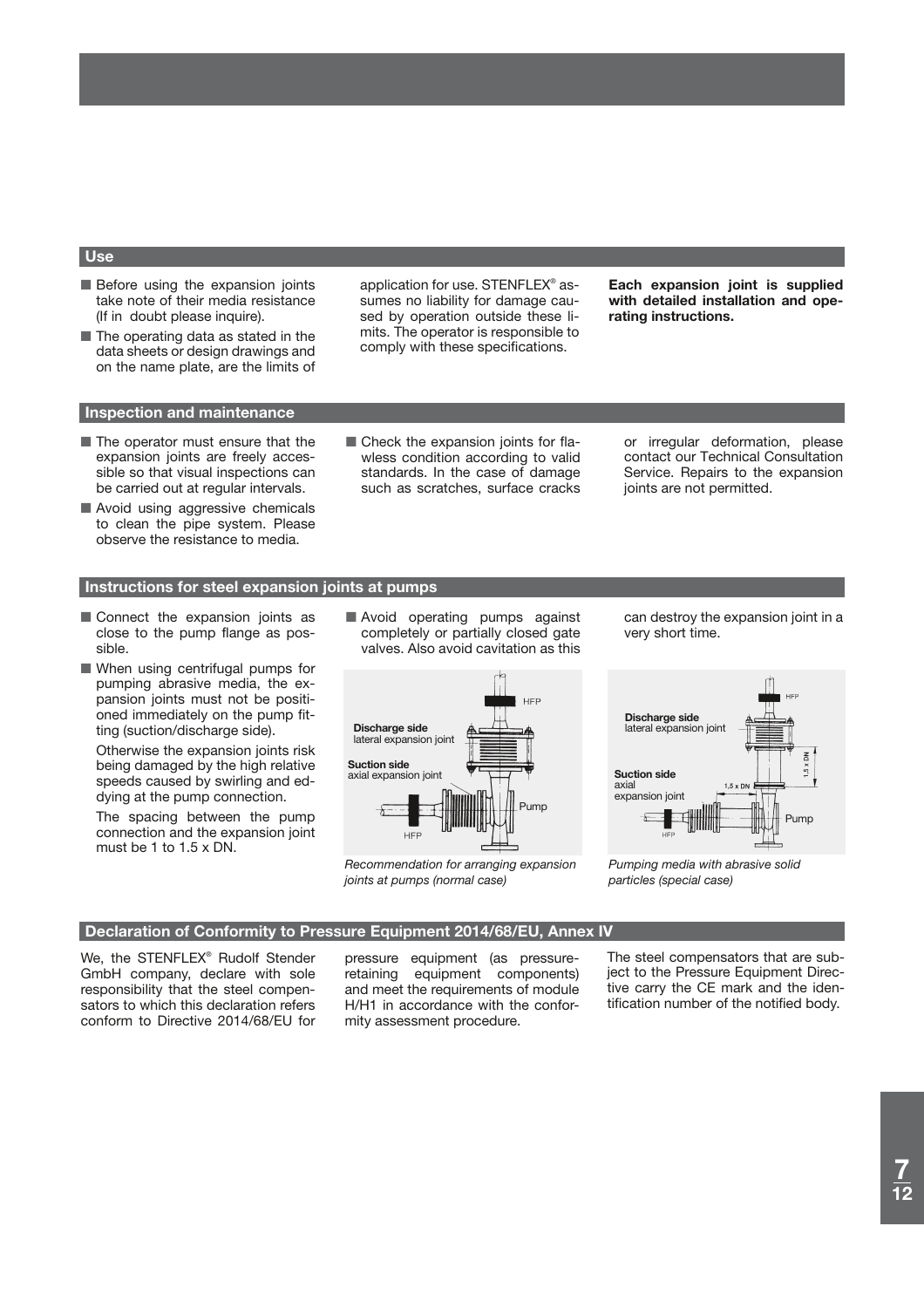

# **Installation and operating instructions for rubber-metal elements**

STENFLEX® rubber-metal elements can only fulfil their proper function when installed and fitted correctly. The service life is affected not only by the operating conditions but, above all by, correct installation. Rubber-metal

elements are not simple pipe components but moving parts which require regular inspection.

STENFLEX® assumes no guarantee for imitation products or unauthorized modifications to original products.

# **Installation**

- **The rubber-metal elements must** be kept clean and dry. When stored out in the open they must be protected from intense sunshine and weather.
- **Prior** to installation check the packaging and rubber metal elements for signs of damage. The

product must not be installed if you detect any signs of damage whatsoever.

- Rubber-metal parts must only be fitted by authorized qualified staff. Corresponding accident prevention regulations must be observed.
- **Torsional stress (twisting) to the** rubber-metal elements must not occur during installation.
- Wherever possible, install rubber-metal elements so that they can be visually checked at regular intervals for possible damage.

# **Initial commissioning and use**

- **Before using the rubber-metal ele**ments, take note of their media resistance (If in doubt please inquire).
- **The operating data as stated in the** data sheets or design drawings are the limits of application for use. STENFLEX® assumes no liability for damage caused by operation outs-

ide these limits. The operator is responsible for complying with these specifications.

# **Inspection and maintenance**

- **The operator must ensure that the** rubber metal elements are freely accessible so that visual inspections can be performed at regular intervals.
- **Avoid cleaning the rubber-metal ele**ments with aggressive chemicals. Please observe the resistance to media.
- **Check the rubber-metal elements** for flaws or damage at regular intervals. In the case of damage please contact our Technical Consultation Service. Repairs are not permitted.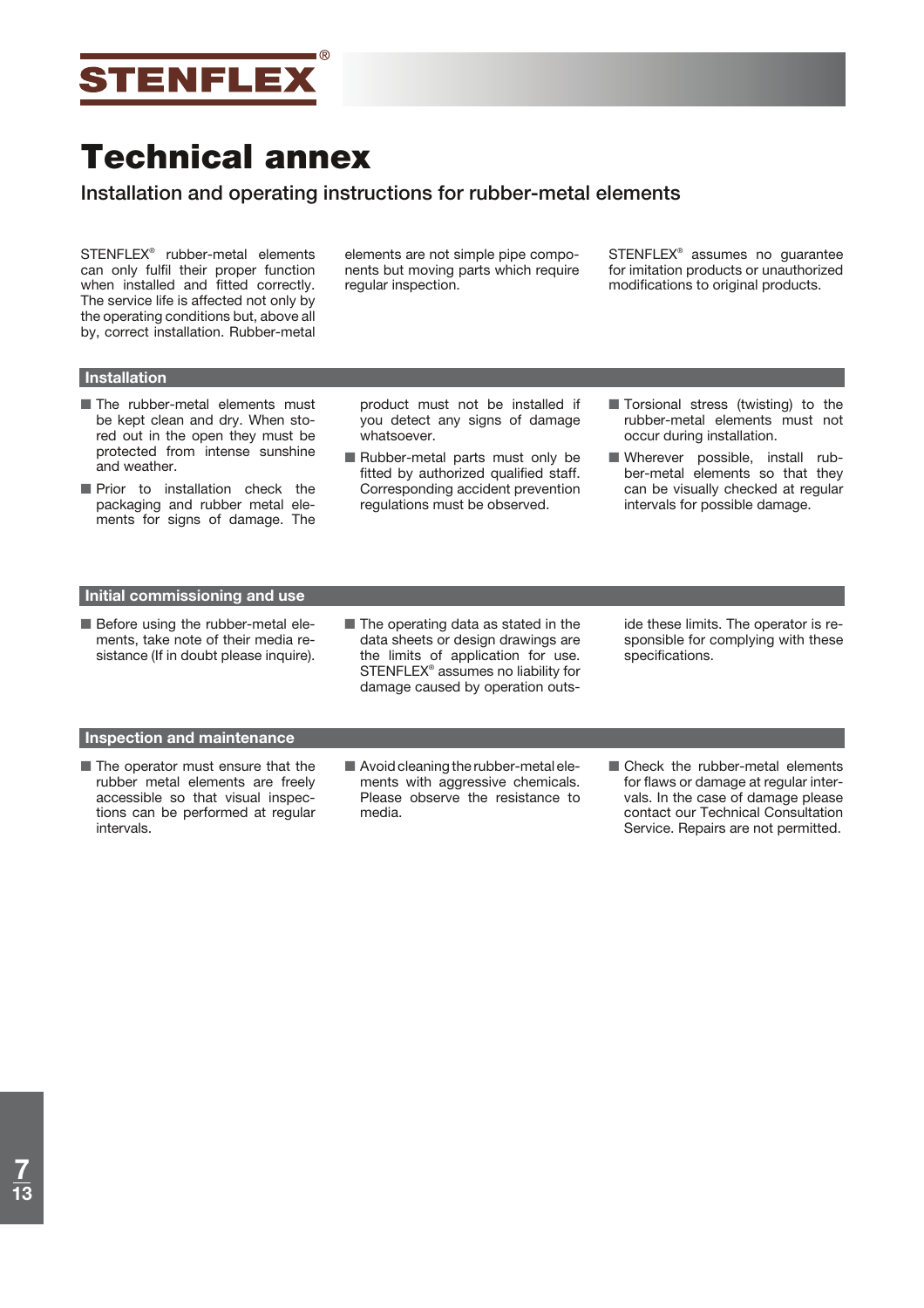

**Quality management**

# **Quality management system**

The procedures involved in development, testing, release, manufacture and final control of expansion joints are presented in our Quality Management System, in accordance with EN ISO 9001:2008.

Certified manufacturer qualifications in accordance with AD 2000-HP 0, TRD 201 and Pressure Equipment Directive (97/23EG) together with welding qualifications in accordance with EN 729-2, guarantee on-going monitoring of our production processes.

The individual components are designed and optimized at state-ofthe-art 3D-CAD workstations so that customized expansion joints can be designed and supplied in addition to our standard expansion joint range.

Expansion joints are rated to the recognized TÜV-certified calculation methods (e.g., AD 2000-B13, EJMA, etc.) To ensure a consistently high quality standard our expansion joints are also subject to a range of practical tests:

- visual and dimension checks
- lack and pressure tests
- **De** bursting tests
- load cycle tests

**n** measurement of the reaction force International certification agencies and independent testing institutions have confirmed that STENFLEX<sup>®</sup> expansion joints meet the most demanding quality requirements.

Special product acceptance tests can also be carried out at the request of customers, either by ourselves or by external experts. Related documentation is provided accordingly.

To guarantee high safety and reliability of your system in the long-term, we also offer on-site expansion joint servicing by our experts. This is part of the STENFLEX® Quality Concept.





*Final control: leak tests On-going production monitoring of the expansion joints by load cycle testing machines*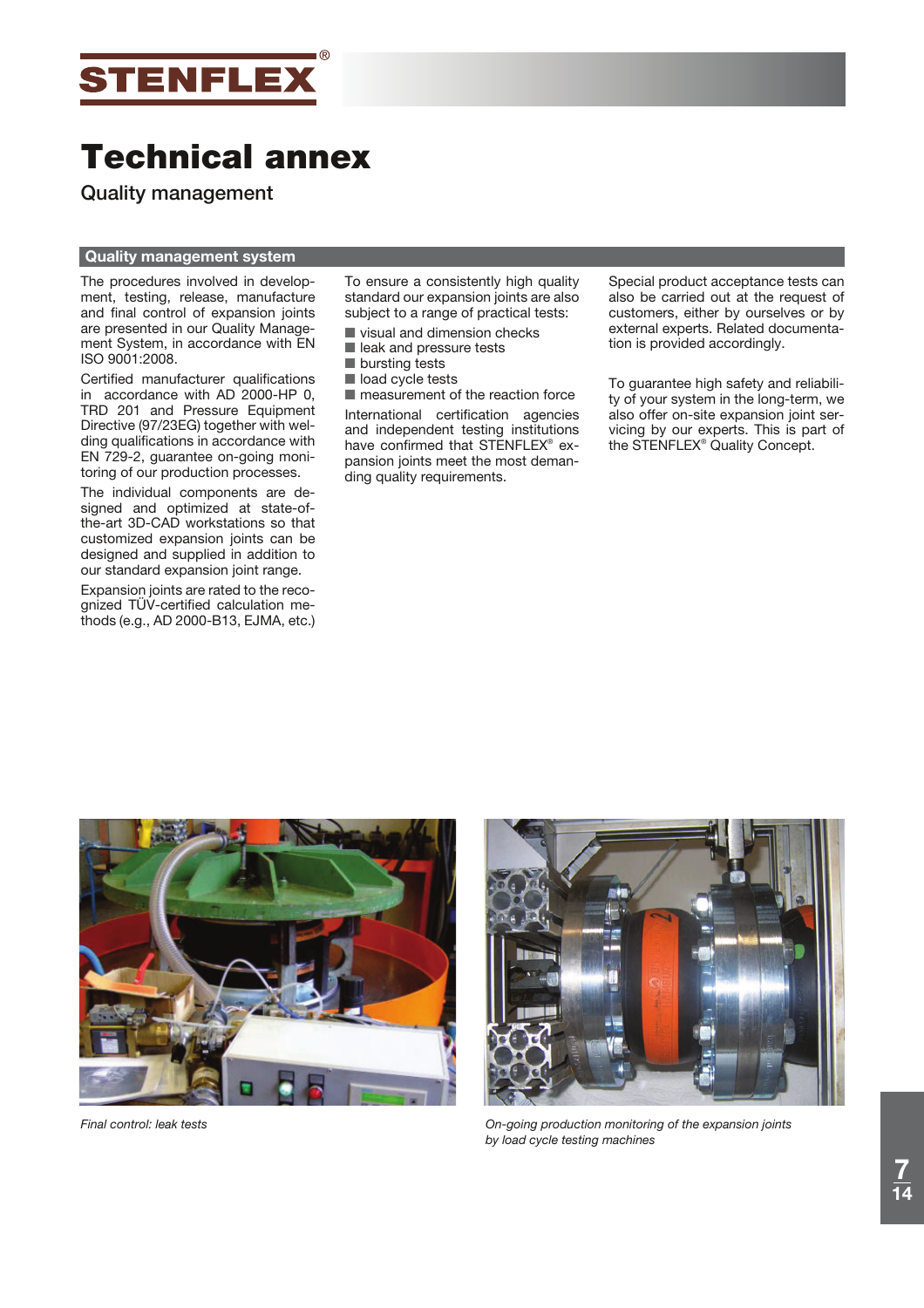

**Certificates and type approvals**

# **Rubber expansion joints and pipe connectors**

| <b>Agencies</b><br><b>STENFLEX<sup>®</sup> types</b>                                                                                                                              | American<br>Bureau<br>of<br>Shipping             | Bureau<br>Veritas               | Det<br>Norske<br>Veritas<br>Germa-<br>nischer<br>Lloyd | <b>NKK</b><br>Nippon | Lloyd's<br>Register<br>of<br>Shipping | Registro<br>Italiano<br>Navale | TÜV<br>Süd-<br>deutsch-<br>land                                            | CCS | <b>CR</b> | <b>KR</b><br>Korean<br>Register | <b>RS</b><br>Russian<br>Maritime<br>Register<br>of<br>Shipping |
|-----------------------------------------------------------------------------------------------------------------------------------------------------------------------------------|--------------------------------------------------|---------------------------------|--------------------------------------------------------|----------------------|---------------------------------------|--------------------------------|----------------------------------------------------------------------------|-----|-----------|---------------------------------|----------------------------------------------------------------|
| <b>Type A</b><br>$\Box$ Dimensions DN 20 - DN 1000<br>$\Box$ Max. operating pressure 10 bar<br>$\Box$ Max. operating temperature +90 °C<br>Rubber grade EPDM + NBR                |                                                  | <b>BUREAU</b><br><b>VERITAS</b> | <b>DNV-GL</b>                                          |                      | $\mathbf{R}$ usysts                   |                                | TÜV<br><b>SÚDDEUTSCHLAND</b><br>T12 87 03<br>Rev.<br>Eignungs-<br>prüfung) |     |           |                                 |                                                                |
| Type AS (flame-proof)<br>$\Box$ Dimensions DN 25 - DN 400<br>$\Box$ Max. operating pressure 10 bar<br>$\Box$ Max. operating temperature +100 °C<br>$\Box$ Rubber grade EPDM + NBR | <b>ALL</b><br>TYPE<br><b>APPROVAL</b><br>PROGRAM | <b>BUREAU</b><br><b>VERITAS</b> | <b>DNV-GL</b>                                          | <b>ClassNK</b>       | $\mathbf{R}$ Linyds                   | <b>CENT RINA</b>               | TÜV<br>SÚDDEUTSCHLAND<br>T12 87 03<br>Rev.<br>Eignungs-<br>prüfung)        | ccs |           | KR<br><b>KOREAN REGIST</b>      |                                                                |
| <b>Type C</b><br>$\Box$ Dimensions DN 300 - DN 800<br>$\Box$ Max. operating pressure 8 bar<br>$\Box$ Max. operating temperature +60 °C<br>$\Box$ Rubber grade EPDM                |                                                  |                                 |                                                        |                      |                                       |                                | TÜV<br><b>SÚDDEUTSCHLAND</b><br>T12 87 03<br>Rev.<br>Eignungs-<br>prüfung) |     |           |                                 |                                                                |
| <b>Type R</b><br>$\Box$ Dimensions DN 32 - DN 300<br>$\Box$ Max. operating pressure 10 bar<br>$\Box$ Max. operating temperature +90 °C<br>$\Box$ Rubber grade EPDM                |                                                  | <b>BUREAU</b><br><b>VERITAS</b> | <b>DNV-GL</b>                                          |                      | <b>R</b> Lloyd's                      |                                |                                                                            |     |           |                                 |                                                                |
| <b>Type RS</b><br>$\Box$ Dimensions DN 32 - DN 300<br>$\Box$ Max. operating pressure 10 bar<br>$\Box$ Max. operating temperature +90 °C<br>$\Box$ Rubber grade EPDM               |                                                  | <b>BUREAU</b><br><b>VERITAS</b> | <b>DNV-GL</b>                                          |                      | $\mathbf{R}$ uses                     |                                |                                                                            | ccs |           |                                 |                                                                |
| <b>Type GRV</b><br>$\Box$ Dimensions DN 20 - DN 200<br>$\Box$ Max. operating pressure 10 bar<br>Max. operating temperature +100 °C<br>$\Box$ Rubber grade CR                      |                                                  |                                 |                                                        |                      |                                       |                                | TÜV<br>SUDDEUTSCHLAND<br>T12 87 03<br>Rev.<br>Eignungs-<br>prüfung)        |     |           |                                 |                                                                |

# **Steel expansion joints**

| <b>Agencies</b><br><b>STENFLEX<sup>®</sup> types</b>                                                                                  | American<br>Bureau<br>of<br>Shipping                    | Bureau<br>Veritas               | Det Norske<br>Veritas<br>Germanischer<br>Lloyd | Llovd's<br>Register<br>Ωf<br>Shipping  | <b>DIN</b><br><b>DVGW</b>         | <b>KR</b><br>Korean<br>Register | <b>RS</b><br>Russian<br>Maritime<br>Register<br>of Shipping |
|---------------------------------------------------------------------------------------------------------------------------------------|---------------------------------------------------------|---------------------------------|------------------------------------------------|----------------------------------------|-----------------------------------|---------------------------------|-------------------------------------------------------------|
| Types SF-10, SF-11, SA-10, SA-13<br>□ Dimensions DN 32 - DN 150 pressure rate PN 16<br>Dimensions DN 200 - DN 250 pressure rate PN 10 | <b>SABS</b><br>TYPE<br><b>APPROVAL</b><br>PROGRAM       | <b>BUREAU</b><br>VERITAS        | <b>DNVGL</b><br>without SA-13                  | <b>R</b> Lioyd's                       | <b>DVGW</b><br>Gas supply         | KR<br>only SF-10                | only SF-10<br><b>SF-11</b>                                  |
| <b>Types SF-23, SA-23</b><br>$\Box$ Dimensions DN 50 - DN 250 pressure rate PN 6                                                      | $\bar{z}$ abs<br>TYPE<br><b>APPROVAL</b><br>PROGRAM     | <b>BUREAU</b><br>VERITAS        | <b>DNV-GL</b>                                  |                                        | <b>DVGW</b><br>Gas supply         |                                 |                                                             |
| Types SF-20, SF-21, SA-20<br>Dimensions DN 32 - DN 150 pressure rate PN 16<br>ப<br>Dimensions DN 32 - DN 150 pressure rate PN 10<br>п | $\frac{1}{2}$ abs<br>TYPE<br><b>APPROVAL</b><br>PROGRAM | <b>BUREAU</b><br><b>VERITAS</b> | <b>DNV-GL</b>                                  | R<br>Llayd's<br>Register<br>only SF-20 | <b>DVGW</b><br>CERT<br>Gas supply |                                 |                                                             |
| Type SG-11<br>$\Box$ Dimensions DN 15 - DN 50 pressure rate PN 16                                                                     |                                                         |                                 |                                                |                                        | <b>DVGW</b><br>Gas supply         |                                 |                                                             |

Other type approval/suitability tests on request.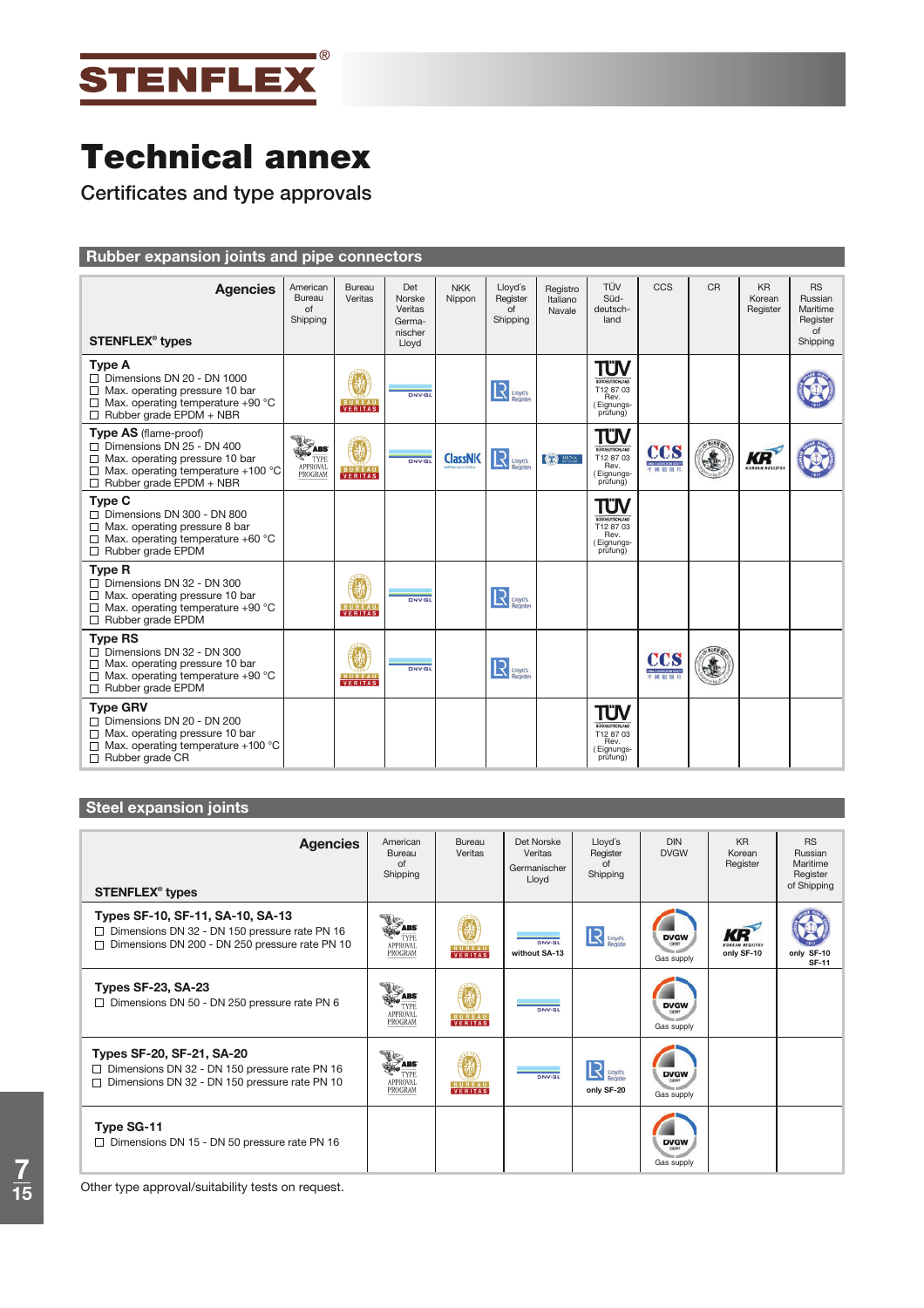



**Flange connection dimensions PN 6, PN 10 and PN 16 in accordance with EN 1092**

|             | PN <sub>6</sub>         |                                     |                         |                                      | <b>PN 10</b>            |                          |                          |                            | <b>PN 16</b>             |                          |                          |                            |
|-------------|-------------------------|-------------------------------------|-------------------------|--------------------------------------|-------------------------|--------------------------|--------------------------|----------------------------|--------------------------|--------------------------|--------------------------|----------------------------|
|             |                         |                                     |                         |                                      |                         |                          |                          |                            |                          |                          |                          |                            |
| <b>DN</b>   | øD<br>Flange<br>outer ø | øΚ<br>Pitch<br>circle $\varnothing$ | No. of<br>holes         | $\emptyset$ d <sub>2</sub><br>Hole Ø | øD<br>Flange<br>outer ø | øK<br>Pitch<br>circle Ø  | No. of<br>holes          | ø d <sub>2</sub><br>Hole Ø | øD<br>Flange<br>outer ø  | øΚ<br>Pitch<br>circle Ø  | No. of<br>holes          | ø d <sub>2</sub><br>Hole Ø |
|             | mm                      | mm                                  |                         | mm                                   | mm                      | mm                       |                          | mm                         | mm                       | mm                       |                          | mm                         |
|             | 80                      |                                     | 4                       |                                      |                         |                          | 4                        | 14                         | 95                       | 65                       | 4                        | 14                         |
| 15<br>20    | 90                      | 55<br>65                            | 4                       | 11<br>11                             | 95<br>105               | 65<br>75                 | 4                        | 14                         | 105                      | 75                       | $\overline{\mathbf{4}}$  | 14                         |
| 25          | 100                     | 75                                  | 4                       | 11                                   | 115                     | 85                       | 4                        | 14                         | 115                      | 85                       | 4                        | 14                         |
| 32          | 120                     | 90                                  | 4                       | 14                                   | 140                     | 100                      | 4                        | 18                         | 140                      | 100                      | 4                        | 18                         |
| 40          | 130                     | 100                                 | 4                       | 14                                   | 150                     | 110                      | 4                        | 18                         | 150                      | 110                      | 4                        | 18                         |
| 50          | 140                     | 110                                 | $\overline{\mathbf{4}}$ | 14                                   | 165                     | 125                      | 4                        | 18                         | 165                      | 125                      | $\overline{\mathbf{4}}$  | 18                         |
| 65          | 160                     | 130                                 | 4                       | 14                                   | 185                     | 145                      | 8                        | 18                         | 185                      | 145                      | 8                        | 18                         |
| 80          | 190                     | 150                                 | 4                       | 18                                   | 200                     | 160                      | 8                        | 18                         | 200                      | 160                      | 8                        | 18                         |
| 100         | 210                     | 170                                 | 4                       | 18                                   | 220                     | 180                      | 8                        | 18                         | 220                      | 180                      | 8                        | 18                         |
| 125         | 240                     | 200                                 | 8                       | 18                                   | 250                     | 210                      | 8                        | 18                         | 250                      | 210                      | 8                        | 18                         |
| 150         | 265                     | 225                                 | 8                       | 18                                   | 285                     | 240                      | 8                        | 22                         | 285                      | 240                      | 8                        | 22                         |
| $175*$      | 295*                    | 255*                                | $8*$                    | $18*$                                | $315*$                  | 270*                     | $8*$                     | $22*$                      | $315*$                   | 270*                     | $8*$                     | $22*$                      |
| 200         | 320                     | 280                                 | 8                       | 18                                   | 340                     | 295                      | 8                        | 22                         | 340                      | 295                      | 12                       | 22                         |
| 250         | 375                     | 335                                 | 12                      | 18                                   | 395                     | 350                      | 12                       | 22                         | 405                      | 355                      | 12                       | 26                         |
| 300         | 440                     | 395                                 | 12                      | 22                                   | 445                     | 400                      | 12                       | 22                         | 460                      | 410                      | 12                       | 26                         |
| 350         | 490                     | 445                                 | 12                      | 22                                   | 505                     | 460                      | 16                       | 22                         | 520                      | 470                      | 16                       | 26                         |
| 400         | 540                     | 495                                 | 16                      | 22                                   | 565                     | 515                      | 16                       | 26                         | 580                      | 525                      | 16                       | 30                         |
| 450         | 595                     | 550                                 | 16                      | 22                                   | 615                     | 565                      | 20                       | 26                         | 640                      | 585                      | 20                       | 30                         |
| 500         | 645                     | 600                                 | 20                      | 22                                   | 670                     | 620                      | 20                       | 26                         | 715                      | 650                      | 20                       | 33                         |
| 600         | 755                     | 705                                 | 20<br>$24*$             | 26                                   | 780                     | 725                      | 20<br>$24*$              | 30<br>$30*$                | 840<br>880*              | 770<br>805*              | 20<br>$24*$              | 36<br>$36*$                |
| 650*<br>700 | 800*<br>860             | 760*                                | 24                      | 26*<br>26                            | 840*<br>895             | 785*<br>840              | 24                       | 30                         | 910                      | 840                      | 24                       | 36                         |
| 750*        | 925*                    | 810<br>870*                         | $24*$                   | 26*                                  | 965*                    | 900*                     | $24*$                    | $30*$                      | 985*                     | 900*                     | $24 *$                   | 29*                        |
| 800         | 975                     | 920                                 | 24                      | 30                                   | 1015                    | 950                      | 24                       | 33                         | 1025                     | 950                      | 24                       | 39                         |
| 900         | 1075                    | 1020                                | 24                      | 30                                   | 1115                    | 1050                     | 28                       | 33                         | 1125                     | 1050                     | 28                       | 39                         |
| 1000        | 1175                    | 1120                                | 28                      | 30                                   | 1230                    | 1160                     | 28                       | 36                         | 1255                     | 1170                     | 28                       | 42                         |
| 1100*       | 1290*                   | 1230*                               | 28*                     | $33*$                                | 1345*                   | 1270*                    | $32*$                    | $36*$                      | 1370*                    | 1280*                    | 28*                      | 48*                        |
| 1200        | 1405                    | 1340                                | 32                      | 33                                   | 1455                    | 1380                     | 32                       | 39                         | 1485                     | 1390                     | 32                       | 48                         |
| 1300*       | 1520*                   | 1450*                               | $32*$                   | $36*$                                | 1565*                   | 1485*                    | $32*$                    | 42*                        | 1585*                    | 1490*                    | $36*$                    | 48*                        |
| 1400        | 1630                    | 1560                                | 36                      | 36                                   | 1675                    | 1590                     | 36                       | 42                         | 1685                     | 1590                     | 36                       | 48                         |
| 1500*       | 1730*                   | 1660*                               | $36*$                   | $36*$                                | 1795*                   | 1705*                    | $36*$                    | 48*                        | 1810*                    | 1705*                    | $36*$                    | 56*                        |
| 1600        | 1830                    | 1760                                | 40                      | 36                                   | 1915                    | 1820                     | 40                       | 48                         | 1930                     | 1820                     | 40                       | 56                         |
| 1700*       | 1940*                   | 1865*                               | 40*                     | $39*$                                | 2015*                   | 1920*                    | 44*                      | 48*                        | 2030*                    | 1920*                    | 44*                      | 56*                        |
| 1800        | 2045                    | 1970                                | 44                      | 39                                   | 2115                    | 2020                     | 44                       | 48                         | 2130                     | 2020                     | 44                       | 56                         |
| 1900*       | 2155*                   | 2075*                               | 44*                     | 42*                                  | 2220*                   | 2125*                    | 48*                      | 48*                        | 2240*                    | 2125*                    | 44*                      | 62*                        |
| 2000        | 2265                    | 2180                                | 48                      | 42                                   | 2325                    | 2230                     | 48                       | 48                         | 2345                     | 2230                     | 48                       | 62                         |
| 2100*       | 2375*                   | 2285*                               | 48*                     | 42*                                  | 2440*                   | 2335*                    | 48*                      | 56*                        |                          |                          | $\overline{\phantom{0}}$ | $\overline{\phantom{0}}$   |
| 2200        | 2475                    | 2390                                | 52                      | 42                                   | 2550                    | 2440                     | 52                       | 56                         | 2555*                    | 2440*                    | $52*$                    | $62*$                      |
| 2300*       |                         |                                     | $\overline{a}$          | -                                    | 2650*                   | 2545*                    | 56*                      | 56*                        |                          |                          |                          | -                          |
| 2400        | 2685                    | 2600                                | 56                      | 42                                   | 2760                    | 2650                     | 56                       | 56                         | 2765*                    | 2650*                    | 56*                      | $62*$                      |
| 2500*       | 2795*                   | 2705*                               | 56*                     | 48*                                  | 2860*                   | 2750*                    | 56*                      | 56*                        | 2865*                    | 2750*                    | $60 *$                   | 62*                        |
| 2600        | 2905                    | 2810                                | 60                      | 48                                   | 2960                    | 2850                     | 60                       | 56                         | 2965*                    | 2850*                    | 60 *                     | $62*$                      |
| 2800        | 3115                    | 3020                                | 64                      | 48                                   | 3180                    | 3070                     | 64                       | 56                         | $\equiv$                 | -                        | $\qquad \qquad -$        | -                          |
| 3000        | 3315                    | 3220                                | 68                      | 48                                   | 3405                    | 3290                     | 68                       | 62                         |                          |                          |                          |                            |
| 3200        | 3525                    | 3430                                | 72                      | 48                                   | -                       | $\overline{\phantom{0}}$ | $\overline{\phantom{0}}$ | $\overline{\phantom{0}}$   | $\overline{a}$           | $\overline{\phantom{0}}$ | $\overline{\phantom{0}}$ | $\overline{\phantom{0}}$   |
| 3400        | 3735                    | 3640                                | 76                      | 48                                   | -                       | $\qquad \qquad -$        | $\qquad \qquad -$        | -                          | $\overline{\phantom{0}}$ | -                        | -                        | -                          |
| 3600        | 3970                    | 3860                                | 80                      | 56                                   | -                       |                          |                          |                            |                          |                          |                          |                            |

\*Dimensions not rated to standard



*The number of screw holes for every flange is divisible by 4. For pipes and fittings, the screw holes must be placed in such a way as to be clear of the horizontal and vertical axes.*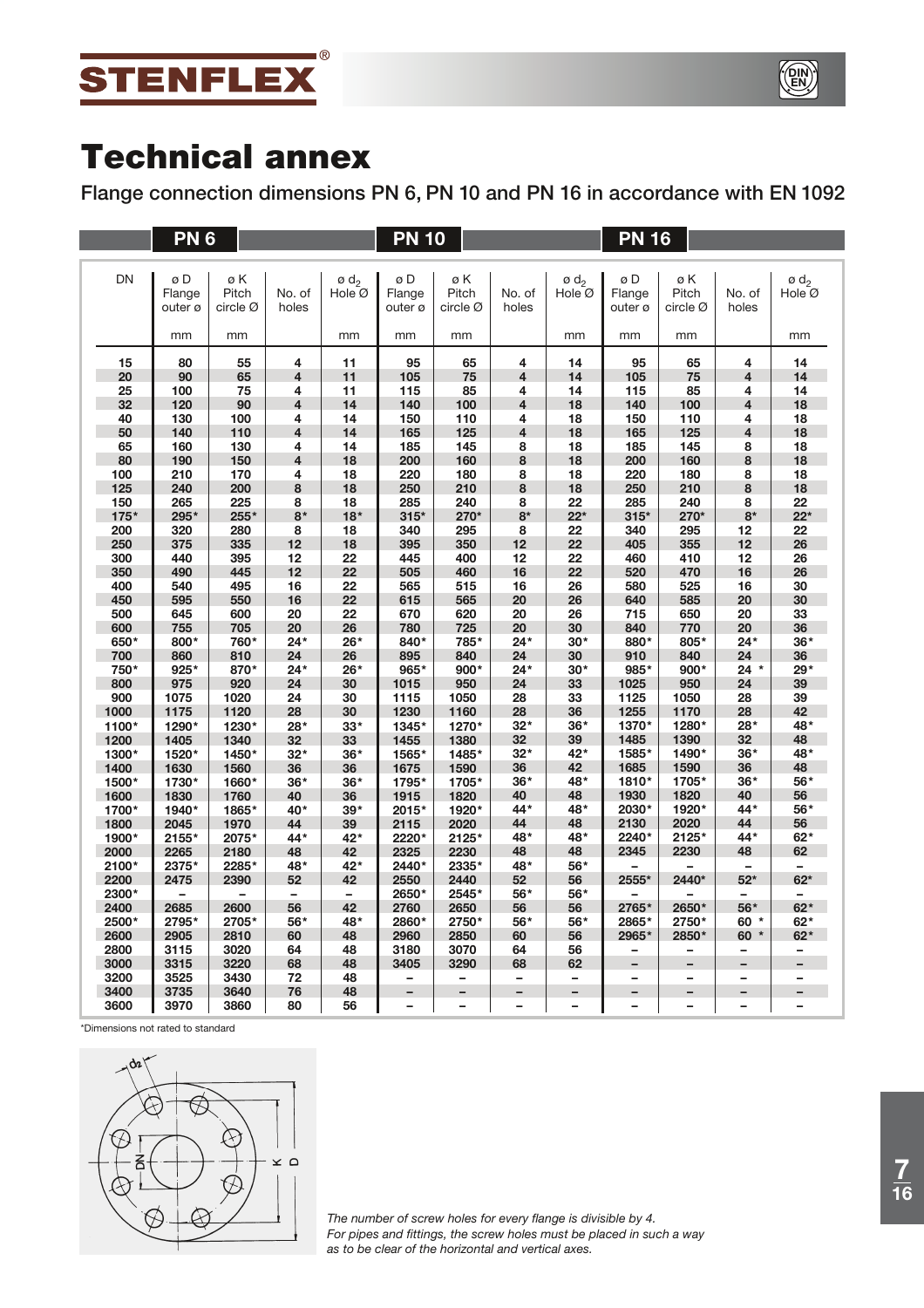



**Flange connection dimensions PN 25 in accordance with EN 1092 ANSI 150 lbs and 300 lbs • SAE 3000 psi**

|             | <b>PN 25</b>                       |                               |                         |                         |              |            | ANSI 150 lbs      |                   |                         |                            |                   | <b>ANSI 300 lbs</b>           |                         |                            |
|-------------|------------------------------------|-------------------------------|-------------------------|-------------------------|--------------|------------|-------------------|-------------------|-------------------------|----------------------------|-------------------|-------------------------------|-------------------------|----------------------------|
| <b>DN</b>   | øD                                 | øΚ                            |                         | $\sigma$ d <sub>2</sub> | <b>DN</b>    | DN         | øD                | øΚ                |                         | $\emptyset$ d <sub>2</sub> | øD                | øΚ                            |                         | $\emptyset$ d <sub>2</sub> |
|             | Flange<br>outer ø                  | Pitch<br>circle $\varnothing$ | No. of<br>holes         | Hole Ø                  |              |            | Flange<br>outer ø | Pitch<br>circle Ø | No.<br>of<br>holes      | Hole<br>Ø                  | Flange<br>outer ø | Pitch<br>circle $\varnothing$ | No.<br>of<br>holes      | Hole<br>Ø                  |
|             | mm                                 | mm                            |                         | mm                      | mm           | Zoll       | mm                | mm                |                         | mm                         | mm                | mm                            |                         | mm                         |
| 15          | 95                                 | 65                            | 4                       | 14                      | 15           | 0.50"      | 88.9              | 60.3              | 4                       | 15.9                       | 95.3              | 66.7                          | 4                       | 15.9                       |
| 20          | 105                                | 75                            | $\overline{\mathbf{4}}$ | 14                      | 20           | 0.75"      | 98.4              | 69.9              | $\overline{4}$          | 15.9                       | 117.5             | 82.6                          | $\overline{4}$          | 19.1                       |
| 25          | 115                                | 85                            | 4                       | 14                      | 25           | 1"         | 108.0             | 79.4              | 4                       | 15.9                       | 123.8             | 88.9                          | 4                       | 19.1                       |
| 32          | 140                                | 100                           | $\overline{\mathbf{4}}$ | 18                      | 32           | 1.25"      | 117.5             | 88.9              | $\overline{4}$          | 15.9                       | 133.4             | 98.4                          | $\overline{\mathbf{4}}$ | 19.1                       |
| 40          | 150                                | 110                           | 4                       | 18                      | 40           | 1.50"      | 127.0             | 98.4              | 4                       | 15.9                       | 155.6             | 114.3                         | 4                       | 22.2                       |
| 50          | 165                                | 125                           | 4                       | 18                      | 50           | 2"         | 152.4             | 120.7             | 4                       | 19.1                       | 165.1             | 127.0                         | 8                       | 19.1                       |
| 65          | 185                                | 145                           | 8                       | 18                      | 65           | 2.50"      | 177.8             | 139.7             | 4                       | 19.1                       | 190.5             | 149.2                         | 8                       | 22.2                       |
| 80          | 200                                | 160                           | 8                       | 18                      | 80           | 3"         | 190.5             | 152.4             | $\overline{\mathbf{4}}$ | 19.1                       | 209.5             | 168.3                         | 8                       | 22.2                       |
| 100         | 235                                | 190                           | 8                       | 22                      | 100          | 4"         | 228.6             | 190.5             | 8                       | 19.1                       | 254.0             | 200.0                         | 8                       | 22.2                       |
| 125         | 270                                | 220                           | 8                       | 26                      | 125          | 5"         | 254.0             | 215.9             | 8                       | 22.2                       | 279.4             | 235.0                         | 8                       | 22.2                       |
| 150<br>175* | 300<br>330*                        | 250<br>280*                   | 8<br>$12*$              | 26<br>$26*$             | 150          | 6"         | 279.4             | 241.3             | 8                       | 22.2                       | 317.5             | 269.9                         | 12                      | 22.2                       |
| 200         | 360                                | 310                           | 12                      | 26                      | 175          | 7"         | $311.2*$          | 269.9*            | $8*$                    | $22.2*$                    |                   |                               |                         |                            |
| 250         | 425                                | 370                           | 12                      | 30                      | 200          | 8"<br>10"  | 342.9<br>406.4    | 298.4<br>362.0    | 8<br>12                 | 22.2<br>25.4               | 381.0<br>444.5    | 330.2<br>387.4                | 12<br>16                | 25.4<br>28.6               |
| 300         | 485                                | 430                           | 16                      | 30                      | 250<br>300   | 12"        | 482.6             | 431.8             | 12                      | 25.4                       | 520.7             | 450.9                         | 16                      | 31.8                       |
| 350         | 555                                | 490                           | 16                      | 33                      | 350          | 14"        | 533.4             | 476.3             | 12                      | 28.6                       | 584.2             | 514.4                         | 20                      | 31.8                       |
| 400         | 620                                | 550                           | 16                      | 36                      | 400          | 16"        | 596.9             | 539.8             | 16                      | 28.6                       | 647.7             | 571.5                         | 20                      | 34.9                       |
| 450         | 670                                | 600                           | 20                      | 36                      | 450          | 18"        | 635.0             | 577.9             | 16                      | 31.8                       | 711.2             | 628.7                         | 24                      | 34.9                       |
| 500         | 730                                | 660                           | 20                      | 36                      | 500          | 20"        | 698.5             | 635.0             | 20                      | 31.8                       | 774.7             | 685.8                         | 24                      | 34.9                       |
| 600         | 845                                | 770                           | 20                      | 39                      | 600          | 24"        | 812.8             | 749.3             | 20                      | 34.9                       | 914.4             | 812.8                         | 24                      | 41.3                       |
| 700         | 960                                | 875                           | 24                      | 42                      | 650          | 26"        | 870.0             | 806.5             | 24                      | 34.9                       | 971.6             | 876.3                         | 28                      | 44.5                       |
| 800         | 1085                               | 990                           | 24                      | 48                      | 700          | 28"        | 927.1             | 863.6             | 28                      | 34.9                       | 1035.1            | 939.8                         | 28                      | 44.5                       |
| 900         | 1185                               | 1090                          | 28                      | 48                      | 750          | 30"        | 984.3             | 914.4             | 28                      | 34.9                       | 1092.2            | 997.0                         | 28                      | 47.6                       |
| 1000        | 1320                               | 1210                          | 28                      | 56                      | 800          | 32"        | 1060.5            | 977.9             | 28                      | 41.3                       | 1149.4            | 1054.1                        | 28                      | 50.8                       |
|             | *Dimensions not rated to standard. |                               |                         |                         | 850          | 34"        | 1111.3            | 1028.7            | 32                      | 41.3                       | 1206.5            | 1104.9                        | 28                      | 50.8                       |
|             |                                    |                               |                         |                         | 900          | 36"        | 1168.4            | 1085.9            | 32                      | 41.3                       | 1270.0            | 1168.4                        | 32                      | 54.0                       |
|             | <b>PN 40</b>                       |                               |                         |                         | 950          | 38"        | 1238.3            | 1149.4            | 32                      | 41.3                       | 1168.4            | 1092.2                        | 32                      | 41.3                       |
|             |                                    |                               |                         |                         | 1000         | 40"        | 1289.1            | 1200.2            | 36                      | 41.3                       | 1238.3            | 1155.7                        | 32                      | 44.5                       |
|             |                                    |                               |                         |                         | 1050         | 42"        | 1346.2            | 1257.3            | 36                      | 41.3                       | 1289.1            | 1206.5                        | 32                      | 44.5                       |
| DN          | øD                                 | øΚ                            |                         | ø d <sub>2</sub>        | 1100         | 44"        | 1403.4            | 1314.5            | 40                      | 41.3                       | 1352.6            | 1263.7                        | 32                      | 47.6                       |
|             | Flange                             | Pitch                         | No. of                  | Hole                    | 1150         | 46"        | 1454.2            | 1365.3            | 40                      | 41.3                       | 1416.1            | 1320.8                        | 28                      | 50.8                       |
|             | outer                              | circle                        | holes                   | Ø                       | 1200         | 48"        | 1511.3            | 1422.4            | 44                      | 41.3                       | 1466.9            | 1371.6                        | 32                      | 50.8                       |
|             | Ø                                  | Ø                             |                         |                         | 1250         | 50"        | 1568.5            | 1479.6            | 44                      | 47.6                       | 1530.4            | 1428.8                        | 32                      | 54.0                       |
|             | mm                                 | mm                            |                         | mm                      | 1300         | 52"        | 1625.6            | 1536.7            | 44                      | 47.6                       | 1581.2            | 1479.6                        | 32                      | 54.0                       |
|             |                                    |                               |                         |                         | 1350<br>1400 | 54"<br>56" | 1682.8<br>1746.3  | 1593.9<br>1651.0  | 44<br>48                | 47.6<br>47.6               | 1657.4<br>1708.2  | 1549.4<br>1600.2              | 28<br>28                | 60.3<br>60.3               |
| 20          | 105                                | 75                            | 4                       | 14                      | 1450         | 58"        | 1803.4            | 1708.2            | 48                      | 47.6                       | 1759.0            | 1651.0                        | 32                      | 60.3                       |
| 25          | 115                                | 85                            | 4                       | 14                      | 1500         | 60"        | 1854.2            | 1759.0            | 52                      | 47.6                       | 1809.8            | 1701.8                        | 32                      | 60.3                       |
| 32          | 140                                | 100                           | 4                       | 18                      | 1700         | 66"        | 2032.0            | 1930.4            | 52                      | 47.6                       |                   |                               |                         |                            |
| 40<br>50    | 150<br>165                         | 110<br>125                    | 4<br>4                  | 18<br>18                | 1800         | 72"        | 2197.1            | 2095.5            | 60                      | 47.6                       |                   |                               |                         |                            |
| 65          | 185                                | 145                           | 8                       | 18                      | 2000         | 78"        | 2362.2            | 2260.6            | 64                      | 54.0                       |                   |                               |                         |                            |
| 80          | 200                                | 160                           | 8                       | 18                      | 2100         | 84"        | 2533.7            | 2425.7            | 64                      | 54.0                       |                   |                               |                         |                            |
| 100         | 235                                | 190                           | 8                       | 23                      | 2300         | 90"        | 2705.1            | 2590.8            | 68                      | 61.9                       |                   |                               |                         |                            |
| 125         | 270                                | 220                           | 8                       | 27                      | 2400         | 96"        | 2876.6            | 2755.9            | 68                      | 61.9                       |                   |                               |                         |                            |

\*Dimensions not rated to standard.

# **SAE 3000 psi**

| DN  | ød<br>hole $\varnothing$ | Α<br>hole<br>spacing | B<br>hole<br>spacing | С<br>dimension | flange outer flange outer<br>dimension |
|-----|--------------------------|----------------------|----------------------|----------------|----------------------------------------|
|     | mm                       | mm                   | mm                   | mm             | mm                                     |
| 40  | 13                       | 70                   | 35.7                 | 94             | 75                                     |
| 50  | 13                       | 78                   | 43.0                 | 102            | 86                                     |
| 65  | 13                       | 89                   | 51.0                 | 116            | 98                                     |
| 80  | 17                       | 106                  | 62.0                 | 134            | 120                                    |
| 100 | 17                       | 130                  | 78.0                 | 162            | 146                                    |
| 125 | 17                       | 152                  | 92.0                 | 190            | 170                                    |

| ്മ |  |
|----|--|
|    |  |
|    |  |

*Flange to SAE standard*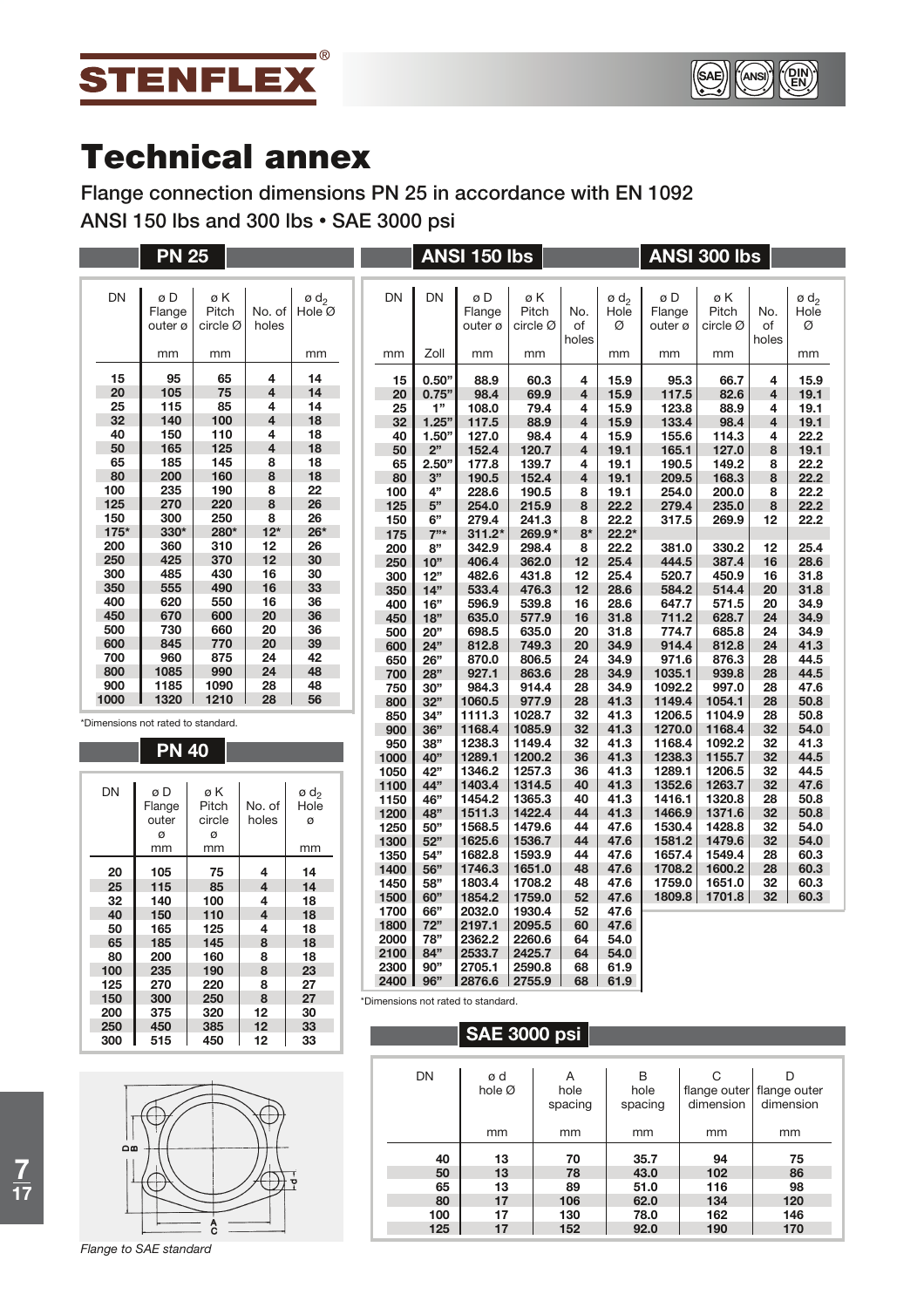



**Flange connection dimensions / round flanges for exhaust pipes DIN 86044**

|              | <b>DIN 86044-1</b>       |                          |                          |                                 |
|--------------|--------------------------|--------------------------|--------------------------|---------------------------------|
|              |                          |                          |                          |                                 |
| DN           | øD<br>Flange<br>outer ø  | øΚ<br>Pitch<br>circle Ø  | No. of holes             | ød <sub>2</sub><br>Hole Ø<br>mm |
|              | mm                       | mm                       |                          |                                 |
| 80           |                          |                          |                          |                                 |
| 100          |                          |                          |                          |                                 |
| 125          |                          |                          |                          |                                 |
| 150          |                          |                          |                          | $\overline{a}$                  |
| 160          |                          |                          |                          |                                 |
| 200          | 320                      | 280                      | 8                        | 18                              |
| 250          | 375                      | 335                      | 12                       | 18                              |
| 300          | 440                      | 395                      | 12                       | 22                              |
| (315)        |                          |                          |                          |                                 |
| 350          | 490                      | 445                      | 12                       | 22                              |
| 355          |                          | $\overline{\phantom{0}}$ | $\overline{\phantom{0}}$ | $\equiv$                        |
| 400          | 540                      | 495                      | 16                       | 22                              |
| 450          | 595                      | 550                      | 16                       | 22                              |
| 500          | 645                      | 600                      | 20                       | 22                              |
| (550)        | 703                      | 650                      | 20                       | 22                              |
| 560          |                          |                          |                          | $\overline{\phantom{0}}$        |
| 600          | 754                      | 700                      | 20                       | 22                              |
| (630)        |                          |                          |                          | $\overline{\phantom{0}}$        |
| 650)         | 805                      | 750                      | 20                       | 22                              |
| 700          | 856                      | 800                      | 24                       | 22                              |
| 710          |                          | $\equiv$                 | $\overline{\phantom{0}}$ | $\overline{\phantom{0}}$        |
| (750)        | 907                      | 850                      | 24                       | 22                              |
| 800          | 958                      | 900                      | 24                       | 22                              |
| (850)        | 1010                     | 950                      | 28                       | 22                              |
| 900          | 1060                     | 1010                     | 28                       | 22                              |
| (950)        | 1110                     | 1060                     | 28                       | 22                              |
| 1000         | 1162                     | 1110                     | 32                       | 22                              |
| 1100         | 1266                     | 1210                     | 32                       | 22                              |
| 1120         | $\overline{\phantom{0}}$ | $\overline{a}$           | -                        | -                               |
| 1200         | 1366                     | 1310                     | 36                       | 22                              |
| (1250)       |                          |                          | -                        | -                               |
| 1300         | 1466                     | 1410                     | 40                       | 22                              |
| 1400         | 1566                     | 1510                     | 40                       | 22                              |
| 1500         | 1666                     | 1610                     | 44                       | 22                              |
| 1600         | 1766                     | 1710                     | 48                       | 22                              |
| 1700         | 1866                     | 1810                     | 48                       | 22                              |
| 1800         | 1966                     | 1910                     | 52                       | 22                              |
| 1900         | 2066                     | 2010                     | 56                       | 22                              |
| 2000         | 2166                     | 2110                     | 56                       | 22                              |
| 2100         | 2266                     | 2210                     | 60                       | 22                              |
| 2200<br>2300 | 2366                     | 2310                     | 64                       | 22<br>22                        |
|              | 2466                     | 2410                     | 64                       | 22                              |
| 2400<br>2500 | 2566<br>2666             | 2510<br>2610             | 68<br>72                 | 22                              |
|              |                          |                          | 72                       | 22                              |
| 2600         | 2766<br>2866             | 2710                     |                          | 22                              |
| 2700<br>2800 | 2966                     | 2810<br>2910             | 76<br>80                 | 22                              |
| 2900         | 3066                     | 3010                     | 80                       | 22                              |
| 3000         | 3166                     | 3110                     | 84                       | 22                              |



*For pipes and fittings the screw holes must be placed in such a way as to be clear of the horizontal and vertical axes.*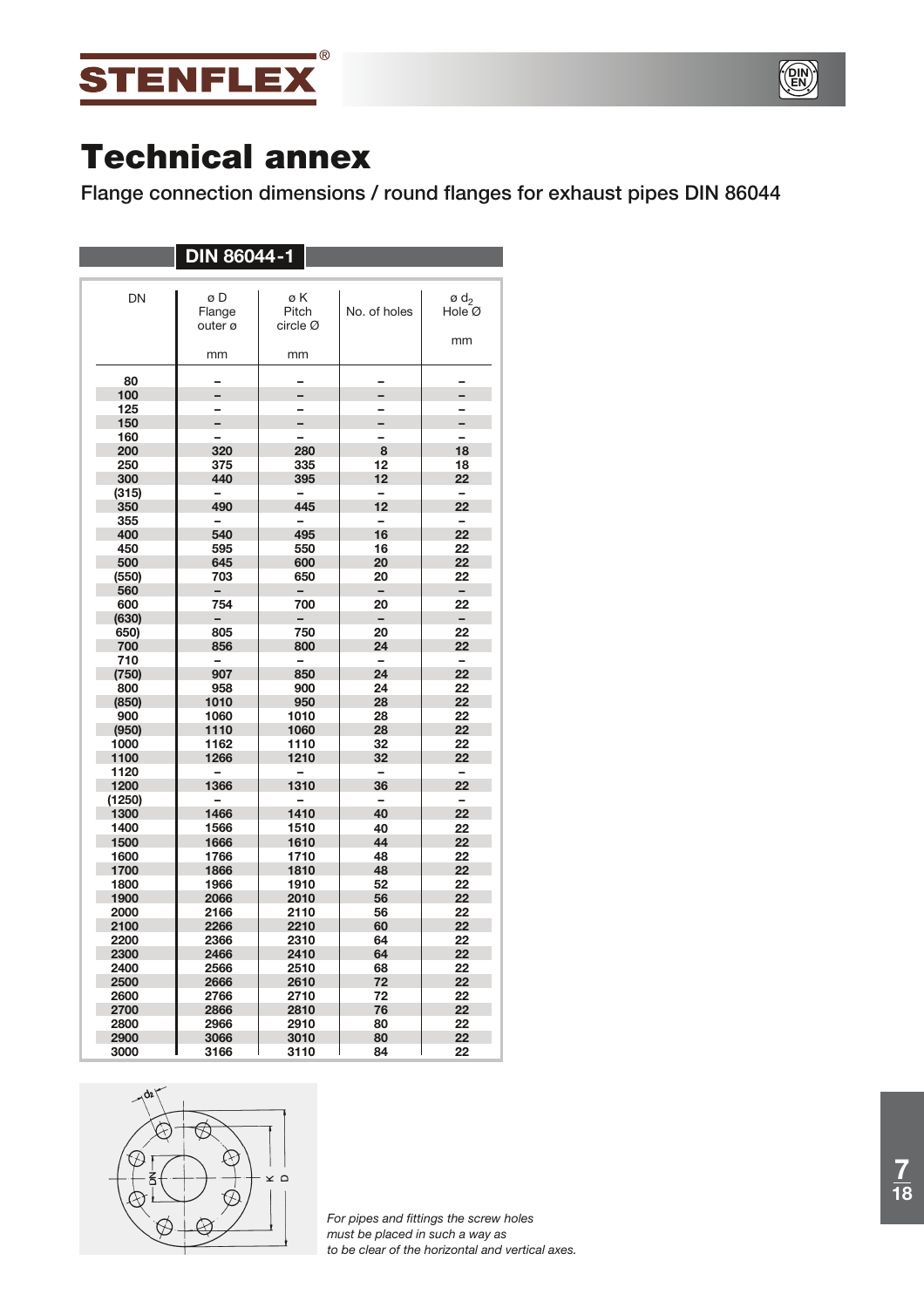

**Comparison and conversion tables**

# **Comparison table of international material designations**

| <b>Europe</b>         |               |                            | Germany                     | <b>France</b>         | <b>United Kingdom</b> | <b>USA</b>                |      |                                     |
|-----------------------|---------------|----------------------------|-----------------------------|-----------------------|-----------------------|---------------------------|------|-------------------------------------|
| Designation<br>EN     | No. EN        | Material   Material<br>No. | old<br><b>DIN</b>           | <b>AFNOR</b>          | B.S.                  | <b>AISI</b><br><b>SAE</b> |      | max. tol.<br>temperature            |
|                       |               | <b>DIN EN</b>              |                             |                       |                       | <b>ASTM</b>               | min. | max.                                |
| GJMW-400-5            | <b>JM1030</b> | 0.8040                     | GTW-40-05                   |                       |                       |                           |      | $+350^\circ$ C                      |
|                       |               |                            |                             | $E$ 24-2              | Fe 360 B              | A 283 Gr. C               |      | $+300^\circ$ C                      |
| S 235 JR              | 1.0038        | 1.0038                     | <b>RSt 37-2</b>             | E 24-2 NE             | <b>Fe 360 BFU</b>     | A 570 Gr. 36              |      | $-10^{\circ}$ C $+300^{\circ}$ C    |
| P 235 TR 1            | 1.0254        | 1.0254                     | St 37.0                     |                       |                       |                           |      | $-10^{\circ}$ C $+300^{\circ}$ C    |
| P 235 G1 TH           | 1.0305        | 1.0305                     | St 35.81                    |                       |                       |                           |      | $-10^{\circ}$ C $+300^{\circ}$ C    |
|                       | 1.0401        | 1.0401                     | C <sub>15</sub>             | C <sub>18</sub>       | 080 A 15              | M 1015                    |      | $+300^\circ$ C                      |
| P 235 GH              | 1.0345        | 1.0345                     | HI                          |                       |                       |                           |      | +400° C                             |
| P 265 GH              | 1.0425        | $1.0425$ H II              |                             | <b>AP</b>             | 1501                  |                           |      | $+400^{\circ}$ C                    |
| P 250 GH              | 1.0460        | 1.0460                     | C <sub>22.8</sub>           |                       |                       |                           |      | $-10^{\circ}$ C $+450^{\circ}$ C    |
|                       |               |                            |                             | E 36-3                | Fe 510 D1             | A 572 Gr. 50              |      |                                     |
| S 355 J <sub>2</sub>  | 1.0577        | 1.0577                     | St 52-3N                    | E 36-4                | FF                    | 1024, 1524                |      | -10° C +300° C                      |
| X 5 CrNi 18-10        | 1.4301        | 1.4301                     | X 5 CrNi 18-10              | Z 4 CN 19-10          | 304 S 11              | 304                       |      | -196 $^{\circ}$ C +550 $^{\circ}$ C |
| <b>X 8 CrNiS 18-9</b> | 1.4305        | 1.4305                     | <b>X 8 CrNiS 18-9</b>       | Z 8 CNF 18-09         | 303 S 22              | 303                       |      | +400° C**                           |
| X 2 CrNiMo 17-12-2    | 1.4404        | 1.4404                     | X 2 CrNiMo 17-12-2          | Z 2 CND 17-12         | 316 S 11              | 316L                      |      | -196° C +550° C**                   |
| X 6 CrNiTi 18-10      | 1.4541        | 1.4541                     | X 6 CrNiTi 18-10            | Z 6 CNT 18-10         | 321 S 31              | 321                       |      | -196°C +550°C*                      |
| X 6 CrNiMoTi 17-12-2  | 1.4571        | 1.4571                     | <b>X 6 CrNiMoTi 17-12-2</b> | <b>Z 6 CNDT 17-12</b> | 320 S 18              | 316 Ti                    |      | $-196^{\circ}$ C $+550^{\circ}$ C*  |
| X 15 CrNiSi 20-12     | 1.4828        | 1.4828                     | X 15 CrNiSi 20-12           | Z 9 CN 24-13          | 309 S 24              | 309                       |      | -196° C  +550° C*                   |
| X 12 CrNiTi 18-9      | 1.4878        |                            | X 12 CrNiTi 18-9            | Z 6 CNT 18-10         | 321 S 51              | 321                       |      |                                     |
| X 8 CrNiTi 18-10      |               | 1.4878                     | X 8 CrNiTi 18-10            |                       |                       |                           |      | +800° C                             |
| X 1 NiCrMoCu 25-20-5  |               | 1.4539                     | X 1 NiCrMoCu 25-20-5        |                       |                       | 904 L                     |      | +550°C                              |
| 16 Mo 3               | 1.5415        | 1.5415                     | 16 Mo 3; 15 Mo 3            | 15 D 3                | 1503-243 B            | 4017                      |      | $-10^{\circ}$ C $+500^{\circ}$ C    |
|                       |               |                            |                             | 42 CD 4               |                       |                           |      |                                     |
| 42CrMo 4              | 1.7225        | 1.7225                     | 42CrMo 4                    | 42 CrMo 4             | 708 A 42              | 4140, 4142                |      | $+450^\circ$ C                      |
| <b>21CrMoV 5-7</b>    | 1.7709        | 1.7709                     | 21CrMoV 5-7                 |                       |                       |                           |      | l+540° C                            |
|                       |               |                            | 2.4858 NiCr 21 Mo           |                       |                       |                           |      | l+450° C                            |

\*up to +400 °C: resistant to intercrystalline corrosion \*\*up to +300 °C: resistant to intercrystalline corrosion

**Changes in temperature/length of various materials**

| Pipe material     | Change in length $\Delta L$ at<br>temperature change $\Delta T$ from 0 °C to |           |           |                 |           |           |  |
|-------------------|------------------------------------------------------------------------------|-----------|-----------|-----------------|-----------|-----------|--|
|                   | $+100 °C$                                                                    | $+200 °C$ | $+300 °C$ | $+400\degree$ C | $+500 °C$ | $+600 °C$ |  |
| 1.0038 (S235JR)   | 1.11                                                                         | 2.42      | 3.87      |                 |           |           |  |
| 1.0305 (P235G1TH) | 1.23                                                                         | 2.60      | 4.05      | 5.60            |           |           |  |
| 1.4541            | 1.60                                                                         | 3.40      | 5.10      | 7.20            | 9.00      | 11.1      |  |
| 1.4404            | 1.65                                                                         | 3.50      | 5.25      | 7.40            | 9.25      | 11.4      |  |
| Copper            | 1.68                                                                         | 3.55      | 5.30      | 7.50            | 9.50      | 11.6      |  |
| <b>Aluminium</b>  | 2.38                                                                         | 4.90      | 7.65      | 10.60           | 13.70     | 17.0      |  |
| Polypropylene     | 11.0                                                                         | -         | -         | -               | -         |           |  |

The table indicates the mean change in length  $(\angle)$  in mm for 1 m pipe length.

### **Pressure conversion table**

| Unit<br>Abbreviation                                         | $Pa = N/m2$ | bar<br>$=10^5$ N/m <sup>2</sup> | at<br>$=$ Kp/cm <sup>2</sup> | m wc    | mm HG<br>$=$ Torr | Ibf / in <sup>2</sup><br>$=$ psi | $I\flat f$ / ft <sup>2</sup> |
|--------------------------------------------------------------|-------------|---------------------------------|------------------------------|---------|-------------------|----------------------------------|------------------------------|
| Pascal<br>1 Pa=1 $N/m^2$                                     | 1           | 0.00001                         | 0.00001                      | 0.0001  | 0.0075            | 0.00014                          | 0.02089                      |
| bar<br>1 bar= $10^5$ N/m <sup>2</sup>                        | 100 000     | 1                               | 1.0197                       | 10.197  | 750.062           | 14.504                           | 2088.54                      |
| Technical atmosphere<br>1 at=1 $\text{Kp/cm}^2$              | 98066.5     | 0.98067                         |                              | 10      | 735.559           | 14.223                           | 2.0482                       |
| Meter water column<br>1 m wc                                 | 9806.65     | 0.09807                         | 0.1                          | 1       | 73.556            | 1.4223                           | 204.816                      |
| Millimeter mercury column<br>1 mm Hg=1 Torr                  | 133.322     | 0.00133                         | 0.00136                      | 0.0136  | 1                 | 0.0193                           | 2.785                        |
| Pound-force per square inch<br>1 $lbf/m^2$ (psi)             | 6894.76     | 0.06895                         | 0.0703                       | 0.7031  | 51.715            | 1                                | 144.0                        |
| Pound-force per square foot<br>1 $I\bf{b}$ f/ft <sup>2</sup> | 47.880      | 0.00048                         | 0.00048                      | 0.00488 | 0.35913           | 0.0694                           |                              |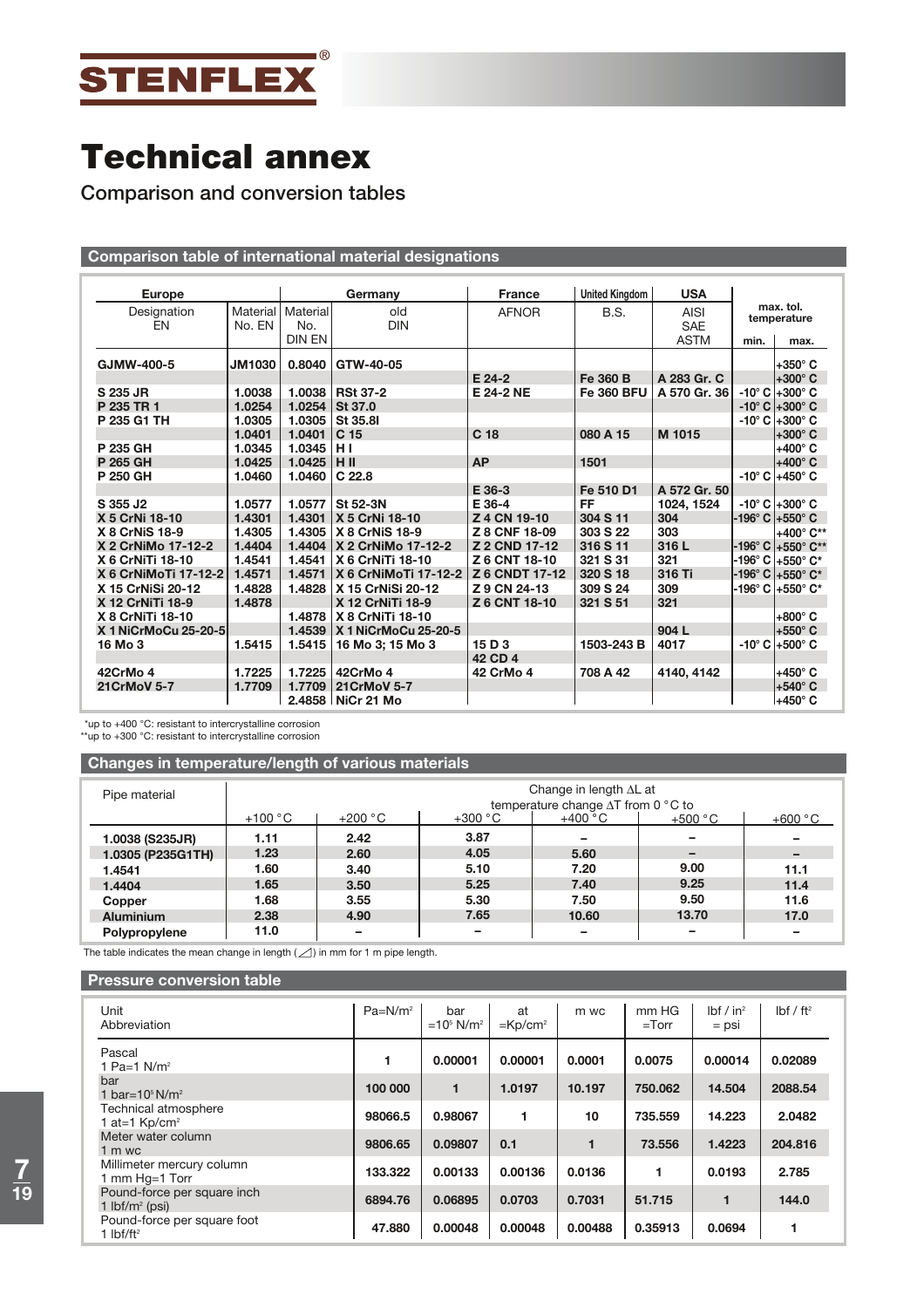

Pressure test:

| <b>Inquiry</b>             | Company:                                         |                                                                          |                                                        | Phone: <u>__________________</u>                |                                                                                 |  |
|----------------------------|--------------------------------------------------|--------------------------------------------------------------------------|--------------------------------------------------------|-------------------------------------------------|---------------------------------------------------------------------------------|--|
|                            |                                                  |                                                                          |                                                        | Fax:                                            | the contract of the contract of the contract of the contract of the contract of |  |
| <b>Order</b>               |                                                  |                                                                          |                                                        |                                                 |                                                                                 |  |
|                            |                                                  |                                                                          |                                                        |                                                 |                                                                                 |  |
|                            |                                                  | Rubber and PTFE expansion joints, pipe connectors                        |                                                        |                                                 |                                                                                 |  |
|                            |                                                  |                                                                          |                                                        |                                                 |                                                                                 |  |
|                            |                                                  | Quantity: __________ each DN: ___________                                |                                                        |                                                 |                                                                                 |  |
|                            |                                                  |                                                                          |                                                        |                                                 |                                                                                 |  |
|                            |                                                  |                                                                          |                                                        | Bellows material: _______________               |                                                                                 |  |
|                            |                                                  | Design pressure: ________________ bar (excess-pressure)                  |                                                        |                                                 |                                                                                 |  |
|                            |                                                  | Operating pressure: bar (excess-pressure)                                | Operating temperature: C                               |                                                 |                                                                                 |  |
|                            |                                                  | Test pressure: <u>_________________</u> bar (excess-pressure)            | Max. temperature (briefly): C                          |                                                 |                                                                                 |  |
| Vacuum:                    | bar abs.                                         |                                                                          |                                                        |                                                 |                                                                                 |  |
|                            | Pressure pulses: □ yes □ no                      |                                                                          |                                                        |                                                 |                                                                                 |  |
| Axial extension:           | $+$ mm                                           |                                                                          |                                                        |                                                 |                                                                                 |  |
|                            | Axial compression: - _____________ mm            |                                                                          | pre-tensioned                                          |                                                 |                                                                                 |  |
| Lateral travel:            | $+/-$ mm                                         |                                                                          |                                                        |                                                 |                                                                                 |  |
|                            | Angular angle: $+/-$ degrees                     |                                                                          |                                                        |                                                 |                                                                                 |  |
| <b>Threaded connection</b> | Connection as per enclosed specification         |                                                                          | Pitch circle diameter<br>No. of holes<br>Hole diameter | n _______________ each<br>$d_2$ <sub>2</sub> mm |                                                                                 |  |
|                            |                                                  |                                                                          |                                                        |                                                 |                                                                                 |  |
| Male thread                |                                                  |                                                                          |                                                        |                                                 |                                                                                 |  |
|                            |                                                  |                                                                          |                                                        |                                                 |                                                                                 |  |
|                            | Restraints to absorb the reaction force          |                                                                          |                                                        |                                                 |                                                                                 |  |
|                            |                                                  | External restraints with tie rods (lateral expansion joint)              |                                                        |                                                 |                                                                                 |  |
|                            |                                                  | External and internal restraints with tie rods (lateral expansion joint) |                                                        |                                                 |                                                                                 |  |
|                            |                                                  |                                                                          |                                                        |                                                 |                                                                                 |  |
|                            | Hinge restraints (angular expansion joint)       |                                                                          |                                                        |                                                 |                                                                                 |  |
| <b>Accessories</b>         |                                                  |                                                                          |                                                        |                                                 |                                                                                 |  |
|                            |                                                  |                                                                          |                                                        |                                                 |                                                                                 |  |
|                            | Vacuum supporting ring<br>Flame protection cover |                                                                          |                                                        |                                                 |                                                                                 |  |
|                            | Internal guide sleeve<br>Protective hood         |                                                                          |                                                        |                                                 |                                                                                 |  |
| Protective tube            |                                                  |                                                                          |                                                        |                                                 |                                                                                 |  |
|                            |                                                  |                                                                          |                                                        |                                                 |                                                                                 |  |
|                            | <b>Tests / Certificates / Regulations</b>        |                                                                          |                                                        |                                                 |                                                                                 |  |
|                            |                                                  |                                                                          | Certificates: __________                               |                                                 |                                                                                 |  |

 $]$ Regulations: $\_$ 

**7 20**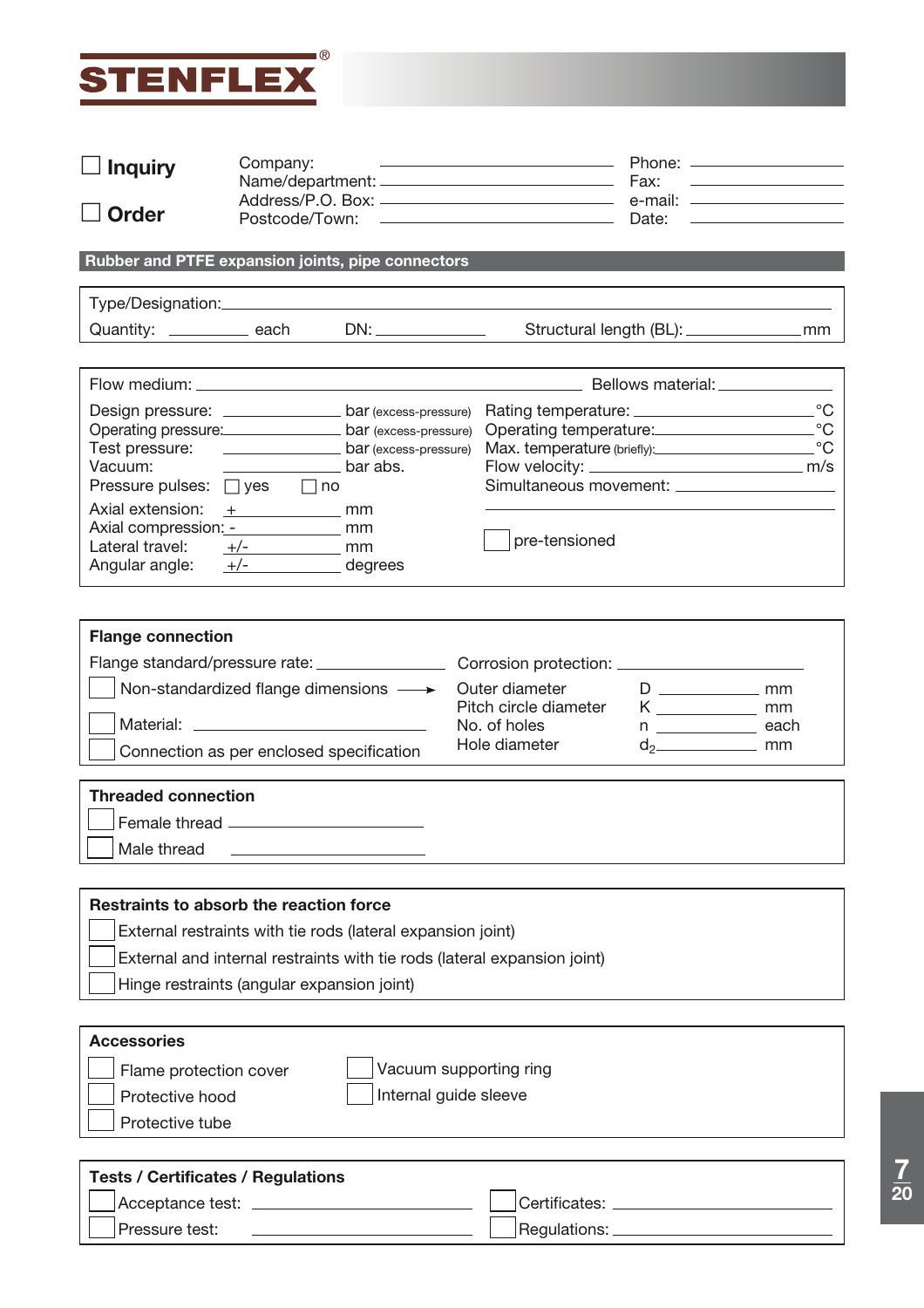

| <b>Inquiry</b>                                                                                                                                                                                                                      | Company:<br><u> 1980 - Johann Stone, mars et al. (</u> † 1920) |                                                                            |                                                                                                                      | Phone: <u>_________________</u><br>Fax:<br><u> 1989 - Andrea Station, amerikansk politik (d. 1989)</u> |                                                                                                                       |  |
|-------------------------------------------------------------------------------------------------------------------------------------------------------------------------------------------------------------------------------------|----------------------------------------------------------------|----------------------------------------------------------------------------|----------------------------------------------------------------------------------------------------------------------|--------------------------------------------------------------------------------------------------------|-----------------------------------------------------------------------------------------------------------------------|--|
| <b>Order</b>                                                                                                                                                                                                                        |                                                                |                                                                            |                                                                                                                      | Date:                                                                                                  | <u> 1989 - John Harry Harry Harry Harry Harry Harry Harry Harry Harry Harry Harry Harry Harry Harry Harry Harry H</u> |  |
| <b>Steel expansion joints</b>                                                                                                                                                                                                       |                                                                |                                                                            |                                                                                                                      |                                                                                                        |                                                                                                                       |  |
|                                                                                                                                                                                                                                     |                                                                |                                                                            |                                                                                                                      |                                                                                                        |                                                                                                                       |  |
| Quantity: ___________ each DN: ____________                                                                                                                                                                                         |                                                                |                                                                            |                                                                                                                      |                                                                                                        |                                                                                                                       |  |
|                                                                                                                                                                                                                                     |                                                                |                                                                            |                                                                                                                      |                                                                                                        |                                                                                                                       |  |
| Operating pressure: bar (excess-pressure)<br>Vacuum:<br>Pressure pulses: $\Box$ yes $\Box$ no<br>Axial travel: $\frac{+}{}$ $\frac{+}{}$ mm<br>Lateral travel: $\frac{+}{-}$ mm<br>Angular angle: $\frac{+}{}$ $\frac{-}{}$ degrees | bar abs.                                                       |                                                                            | Design pressure: _________________ bar (excess-pressure) Rating temperature: ______________________<br>pre-tensioned |                                                                                                        | $^{\circ}C$<br>$^{\circ}C$<br>$^{\circ}C$                                                                             |  |
| No. of load cycles ______________<br>Vibrations                                                                                                                                                                                     | Amplitude: _________ mm                                        |                                                                            | Frequency:__________Hz                                                                                               |                                                                                                        |                                                                                                                       |  |
| Flange standard/pressure rate: ________________<br>Connection as per enclosed specification<br><b>Threaded connection</b><br>Male thread                                                                                            | Non-standardized flange dimensions $\longrightarrow$           |                                                                            | Outer diameter<br>Pitch circle diameter<br>No. of holes<br>Hole diameter                                             | $K$ mm<br>$n \underline{\hspace{2cm}}$ each<br>$d_2$ mm                                                |                                                                                                                       |  |
| Pipe connection / welding end<br>Pipe dimensions<br>Material:                                                                                                                                                                       | the control of the control of the control of the               |                                                                            | Outer diameter<br>Wall thickness<br>Corrosion protection: ___________________                                        | s mm                                                                                                   |                                                                                                                       |  |
| Restraints to absorb the reaction force<br>External restraints with tie rods (lateral expansion joint)<br>Hinge restraints (angular expansion joint)                                                                                |                                                                |                                                                            |                                                                                                                      |                                                                                                        |                                                                                                                       |  |
| <b>Accessories</b><br>Internal guide sleeve                                                                                                                                                                                         |                                                                |                                                                            | Protective tube                                                                                                      |                                                                                                        |                                                                                                                       |  |
| <b>Tests / Certificates / Regulations</b><br>Pressure test:                                                                                                                                                                         |                                                                | the control of the control of the control of the control of the control of |                                                                                                                      |                                                                                                        |                                                                                                                       |  |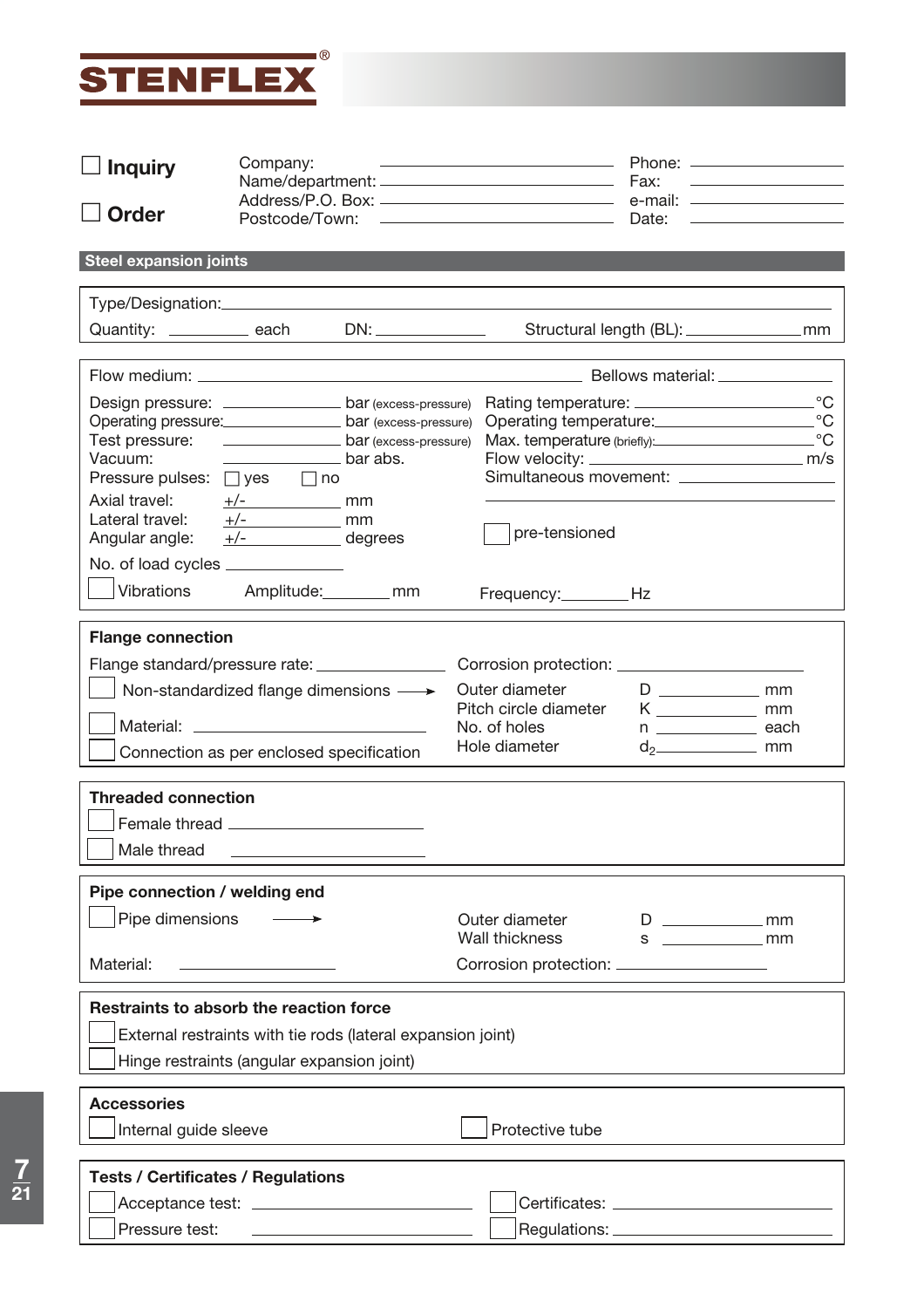

# **Swivel Joints**

**Enquiry Order**

Please copy, fill and fax Fax No. +49 40 529 03 200

| Application:<br>Medium:               |  |  |  |  |  |  |  |  |
|---------------------------------------|--|--|--|--|--|--|--|--|
|                                       |  |  |  |  |  |  |  |  |
| Quantity                              |  |  |  |  |  |  |  |  |
| <b>Type</b>                           |  |  |  |  |  |  |  |  |
| Form                                  |  |  |  |  |  |  |  |  |
| Material                              |  |  |  |  |  |  |  |  |
| Flange                                |  |  |  |  |  |  |  |  |
| <b>DN</b>                             |  |  |  |  |  |  |  |  |
| Flange drilling                       |  |  |  |  |  |  |  |  |
| <b>Welding end</b>                    |  |  |  |  |  |  |  |  |
| Pipe dimension $\varnothing$ x s (mm) |  |  |  |  |  |  |  |  |
| Threaded connection                   |  |  |  |  |  |  |  |  |
| Dimension: female thread              |  |  |  |  |  |  |  |  |
|                                       |  |  |  |  |  |  |  |  |
| Dimension: male thread                |  |  |  |  |  |  |  |  |
|                                       |  |  |  |  |  |  |  |  |
|                                       |  |  |  |  |  |  |  |  |
| working temperature °C                |  |  |  |  |  |  |  |  |
| working pressure bar                  |  |  |  |  |  |  |  |  |
|                                       |  |  |  |  |  |  |  |  |
| test pressure bar                     |  |  |  |  |  |  |  |  |
|                                       |  |  |  |  |  |  |  |  |
| Certificate 3.1 B                     |  |  |  |  |  |  |  |  |
| acc. to EN 10204                      |  |  |  |  |  |  |  |  |
| Inspection by TÜV or others           |  |  |  |  |  |  |  |  |
|                                       |  |  |  |  |  |  |  |  |
|                                       |  |  |  |  |  |  |  |  |
| (if other than purcha ser)            |  |  |  |  |  |  |  |  |
|                                       |  |  |  |  |  |  |  |  |
|                                       |  |  |  |  |  |  |  |  |
|                                       |  |  |  |  |  |  |  |  |
|                                       |  |  |  |  |  |  |  |  |
|                                       |  |  |  |  |  |  |  |  |
|                                       |  |  |  |  |  |  |  |  |
|                                       |  |  |  |  |  |  |  |  |
|                                       |  |  |  |  |  |  |  |  |
|                                       |  |  |  |  |  |  |  |  |